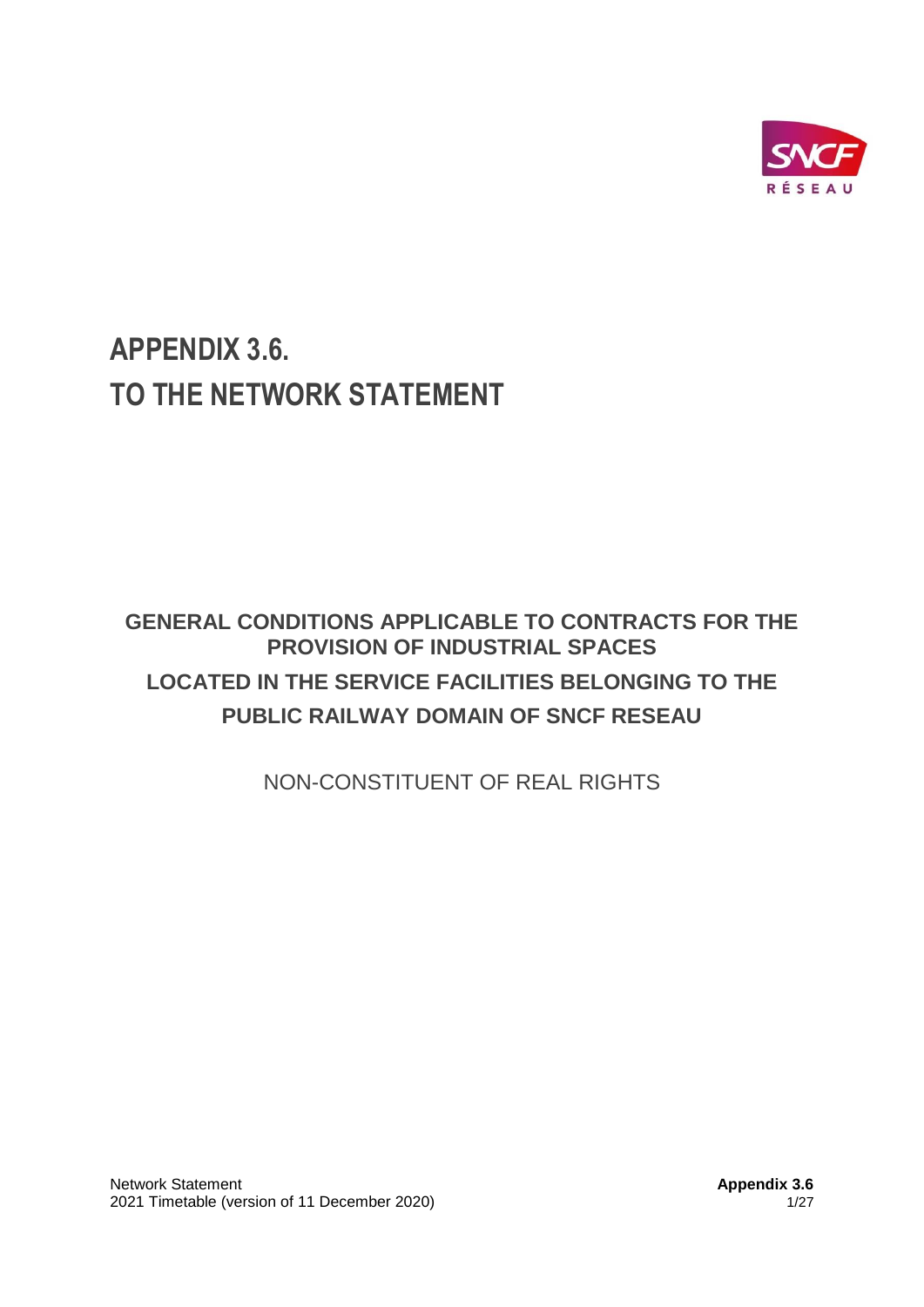This document sets out all the general terms and conditions applicable to all provision agreements (CMD) offered by SNCF Réseau to all applicants wanting to benefit from an industrial space located within a freight yard, a combined transport terminal or including one or more sidings for a current use, such as defined under the NS.

Any type of provision whatsoever is governed by these "*General Terms and Conditions"* as well as by "*Special Terms and Conditions"* specific to the type of facilities made available (industrial space located in a yard, a CTT, or including sidings), which come to specify, complete or, where necessary, derogate to the General Terms and Conditions.

The terms used in the General and Special Terms and Conditions, refer to:

• "**BENEFICIARY"** means the natural or legal person, public or private, to whom the public domain is made available for carrying out the activities he has indicated.

• "**SNCF RÉSEAU**" means the infrastructure manager pursuant to Article L.2111-9 of the Transport Code.

• "**INDUSTRIAL SPACE (EI)**" refers to a space located within a freight yard, a combined transport terminal or including one or more sidings for a current use.

The Industrial Space is linked to the regulated activity to which it provides an improvement, a complement, and even the complete performance of a service. For example:

- $\circ$  Spaces located in combined transport terminals directly linked to rail-road handling & storage activities (handling yard)
- $\circ$  Freight yard storage spaces linked directly to railway transshipment operations
- $\circ$  An area located in a siding yard including a road access and buildings, making it possible to intervene on the rolling stock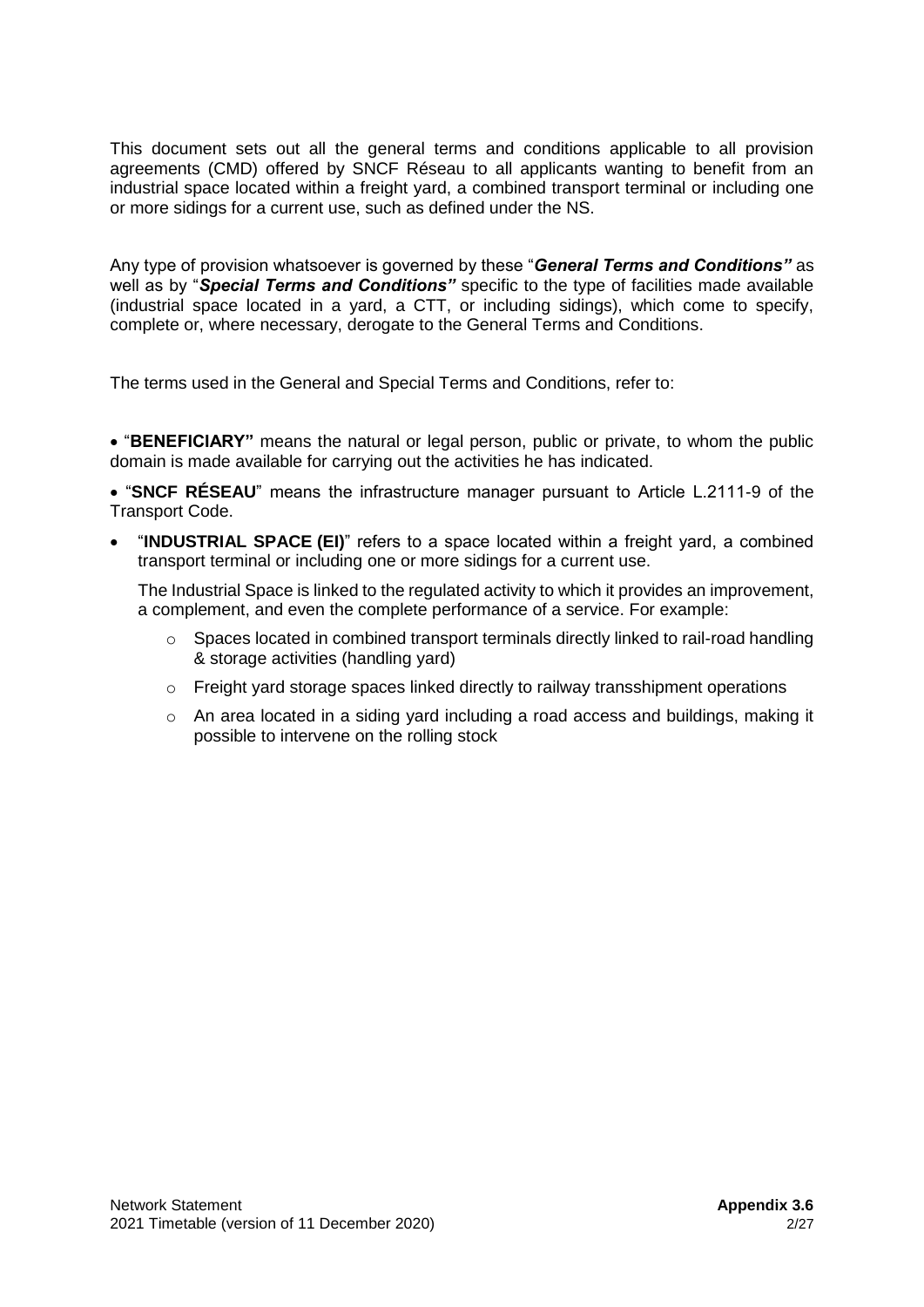# **I - GENERAL CHARACTERISTICS OF THE PROVISION AGREEMENT**

# **ARTICLE 1 - LEGAL FRAMEWORK**

As permitted by the provisions of Articles L. 2122-6 and L. 2122-14 of the General Code of Public Ownership, it is expressly agreed that the **BENEFICIARY** shall have no real right to the works, constructions or installations of real estate character that it builds on the public domain made available by **SNCF RÉSEAU**.

# **ARTICLE 2 - COMPLIANCE WITH LAWS AND REGULATIONS**

The **BENEFICIARY** shall be required to comply with the laws and regulations in force, in particular those concerning:

- the police and railway security,
- the traffic, the storage and stabling of vehicles in the public domain premises of **SNCF Réseau**,
- urban planning and construction, classified installations for the protection of the environment and regulations on noise,
- dangerous goods

The **BENEFICIARY** shall be obliged at his expense, risks and perils to complete all administrative or police formalities and to obtain all permits necessary for the exercise of his activity. **SNCF RESEAU** may not be held liable should such permits be refused or due to the conditions to which they are subject.

## **ARTICLE 3- APPLICABLE DOCUMENTS**

The provision of an industrial space is governed by the following documents, in decreasing order of priority:

- 1. the Network Statement in force and the provisions of its appendices which concern the service facilities;
- 2. these General Terms and Conditions;
- 3. the Special Terms and Conditions and the appendices thereto;
- 4. the local operating document and where applicable, the prevention plan;
- 5. any technical documents.

Any reference to the **Provision Agreement** is understood to be a reference to all of the documents indicated above.

The signature of the above-listed documents (for the documents requiring signatures) takes priority over all documents and correspondence previously exchanged between the parties.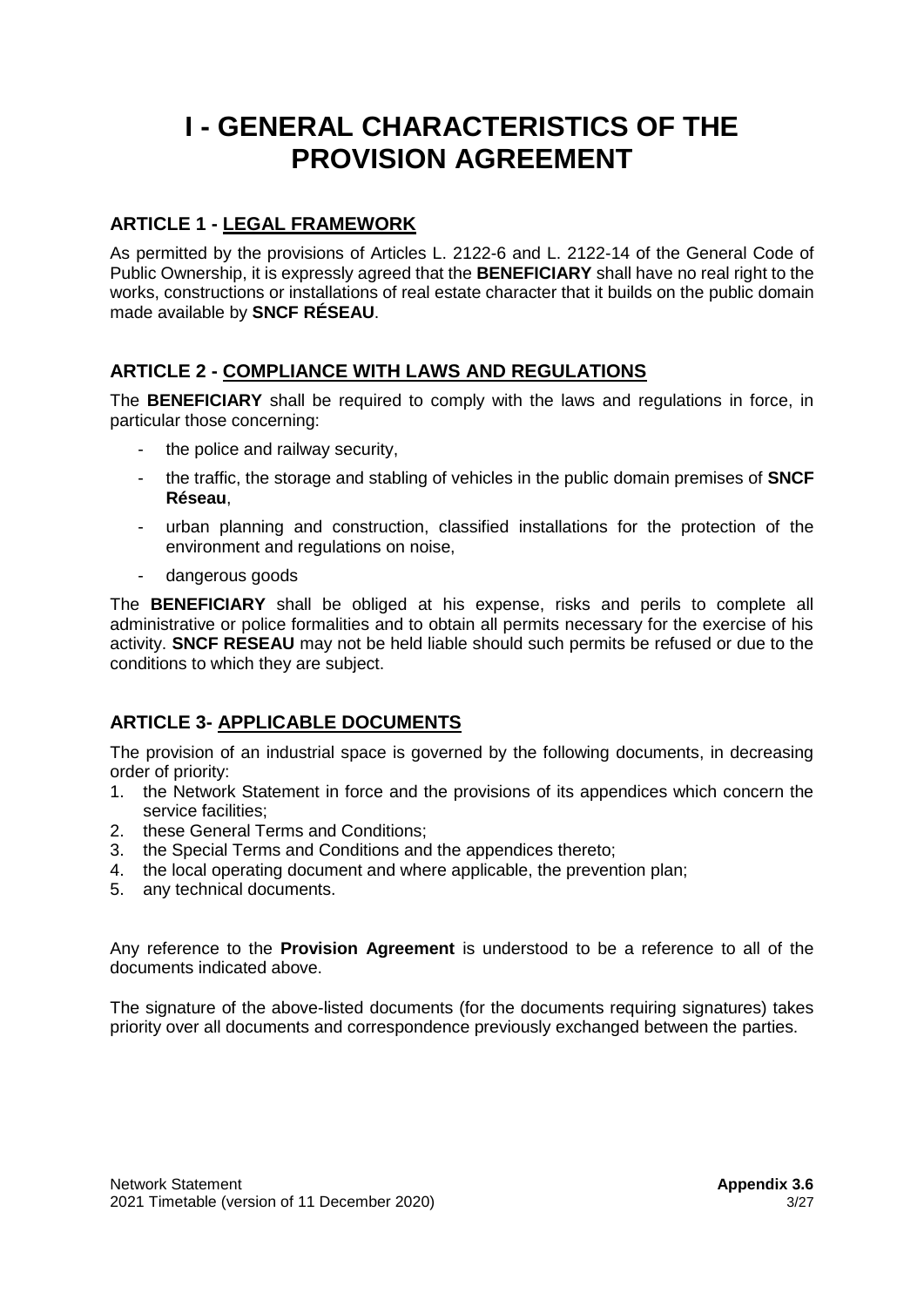# **ARTICLE 4 - NATURE OF THE PROVISION**

The provision is granted personally to the **BENEFICIARY.** It cannot be assigned or transmitted in any form whatsoever to a third party.

If the **BENEFICIARY** is a company, any proposed modification likely to change the form or the object of the beneficiary company, the person of its representatives, the distribution of the capital stock or the amount thereof, as well as any project of merger or absorption, shall first be notified to **SNCF Réseau** by the former. In this circumstance, **SNCF RESEAU** reserves the right to terminate the provision, especially in the event that these modifications derogate from the strictly personal nature of the provision.

## **ARTICLE 5- DOCUMENTATION AND INFORMATION**

The details of the contact persons appointed by the parties are set out in the Special Terms and Conditions.

If meetings need to be held, they may be called at the initiative of either party.

Any meeting called by a party shall be subject to the sending out of an agenda by the party initiating said meeting at least one week in advance and the latter shall produce minutes of the meeting which must be signed by both parties.

Each party shall communicate to the other all the information required for the proper performance of the contractual documents set out in Article III. More specifically, each party commits to inform the other in writing, so as to be able to certify the date (email or RLAR), of any events or facts likely to affect the performance of the General and Special Terms and Conditions.

The documents exchanged between the parties shall be written in French and provided in the format(s) requested by SNCF RESEAU, usually those used by the latter to perform the General and Special Terms and Conditions.

With regard to the above, the BENEFICIARY may request the documentation concerned in a format that it is able to use (paper or electronic submission). SNCF RESEAU shall issue a favourable response where possible.

Any documentation or information required for the performance of the General and Special Terms and Conditions is supplied by the parties free of charge, unless otherwise specified in the Special Terms and Conditions.

## **ARTICLE 6 - DESIGNATION OF THE INDUSTRIAL SPACE PROVIDED**

The Special Terms and Conditions and the documents annexed thereto shall designate the **Industrial Space** made available.

The **BENEFICIARY** accepts the premises as they are at the time of entry into possession, without being able to demand from **SNCF RESEAU** any work of any nature whatsoever.

An inventory, drawn up jointly between the **BENEFICIARY** and **SNCF RESEAU**, shall be annexed to the Special Terms and Conditions.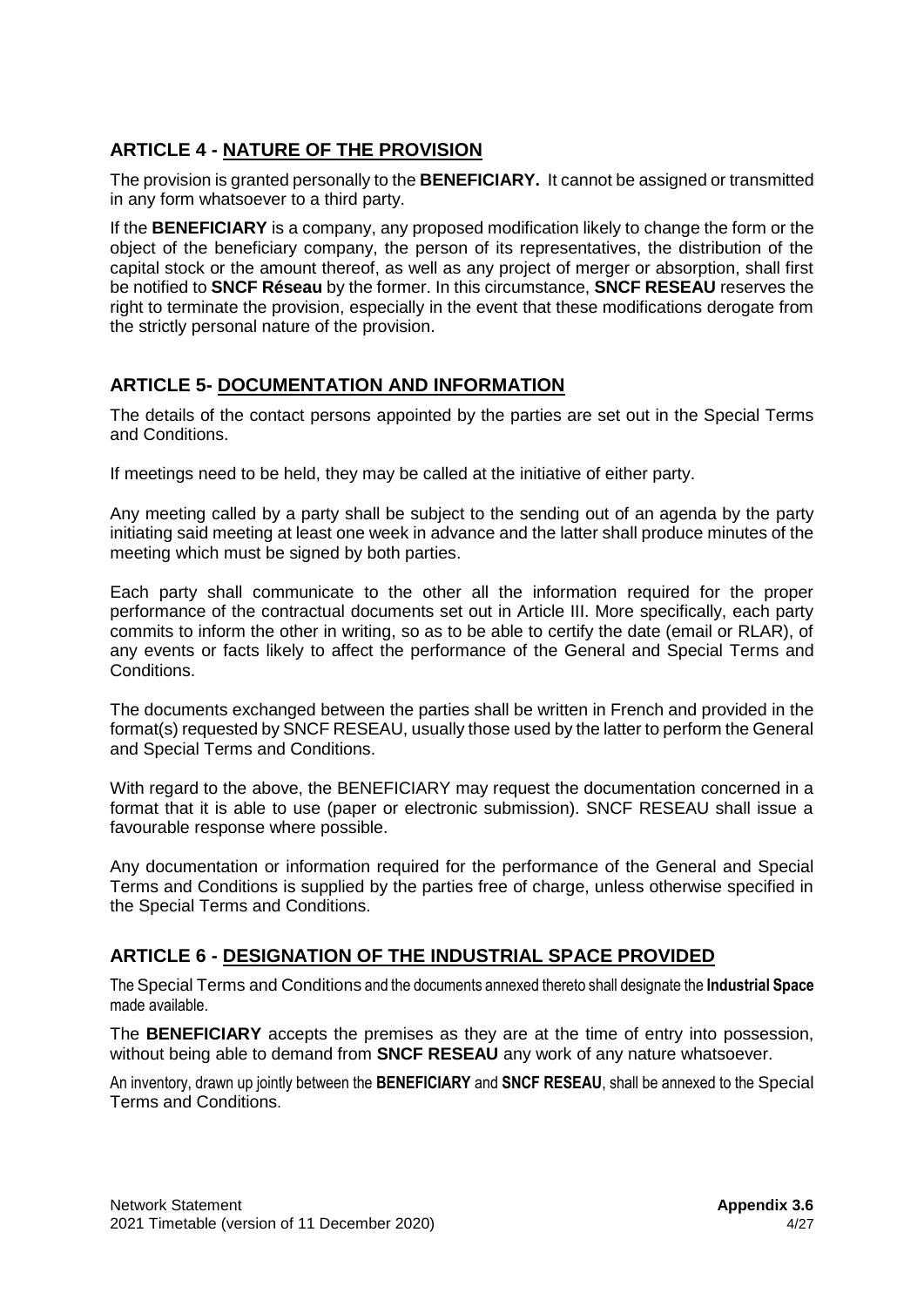# **II – TERMS AND CONDITIONS FOR THE PROVISION OF INDUSTRIAL SPACES**

# **ARTICLE 7 - TERMS AND CONDITIONS FOR THE PROVISION**

### 7.1 For the BENEFICIARY

**THE BENEFICIARY formally commits to never use the Industrial Space for any other purposes, nor in other conditions than those set out under the Special Terms and Conditions concluded with SNCF RESEAU, unless it receives the prior written agreement of SNCF RESEAU.**

The Special Terms and Conditions specify the manner in which the **BENEFICIARY** may, in the context of the authorised activity, carry out transshipment operations for polluting or dangerous substances.

#### 7.2 For a "SUB-BENEFICIARY"

The BENEFICIARY may assign to a SUB-BENEFICIARY a partial or total provision of the Industrial Space made available by SNCF RESEAU, subject to the following stipulations:

7.2.1: Any provision shall be subject to the prior and express agreement of SNCF RESEAU.

7.2.2: The BENEFICIARY shall not grant more rights than he holds under this agreement. In particular, he agrees to:

- expressly inform the SUB-BENEFICIARY of the following points:
	- $\circ$  the contract between the BENEFICIARY and the SUB-BENEFICIARY shall expire no later than the expiry or termination date of this Provision Agreement,
	- o the SUB-BENEFICIARY may not assign its rights to another third party.
- send SNCF RESEAU a copy of the contract binding it to its SUB-BENEFICIARY, including the duration and economic conditions.

7.2.3: the BENEFICIARY assumes vis-à-vis SNCF RESEAU full responsibility for the consequences of providing the space to the SUB-BENEFICIARY

7.2.4: Upon the expiry of this Provision Agreement or in the event of its termination, the BENEFICIARY undertakes to ensure, at its own expense, the premises are released by its SUB-BENEFICIARY.

#### 7.3 **Provision of an Industrial Space and Service Facility Manager status**

**Whenever the provision of an Industrial Space by SNCF RESEAU to a BENEFICIARY leads the latter to exercise a regulated activity (within the meaning of Decree No. 2012- 70 dated 20 January 2012 pertaining to passenger stations and other railway network service infrastructures, as modified), it commits to publish on its website, or failing this to communicate to SNCF RESEAU – which will publish it immediately in its current NS – a description of the facilities offered as well as a contract and price offer.**

## **ARTICLE 8 - INSTRUCTIONS LINKED TO THE PROVISION**

The BENEFICIARY commits to only use equipment compatible with the Industrial Space, whatever the type of equipment, and complies with the provisions of the local operating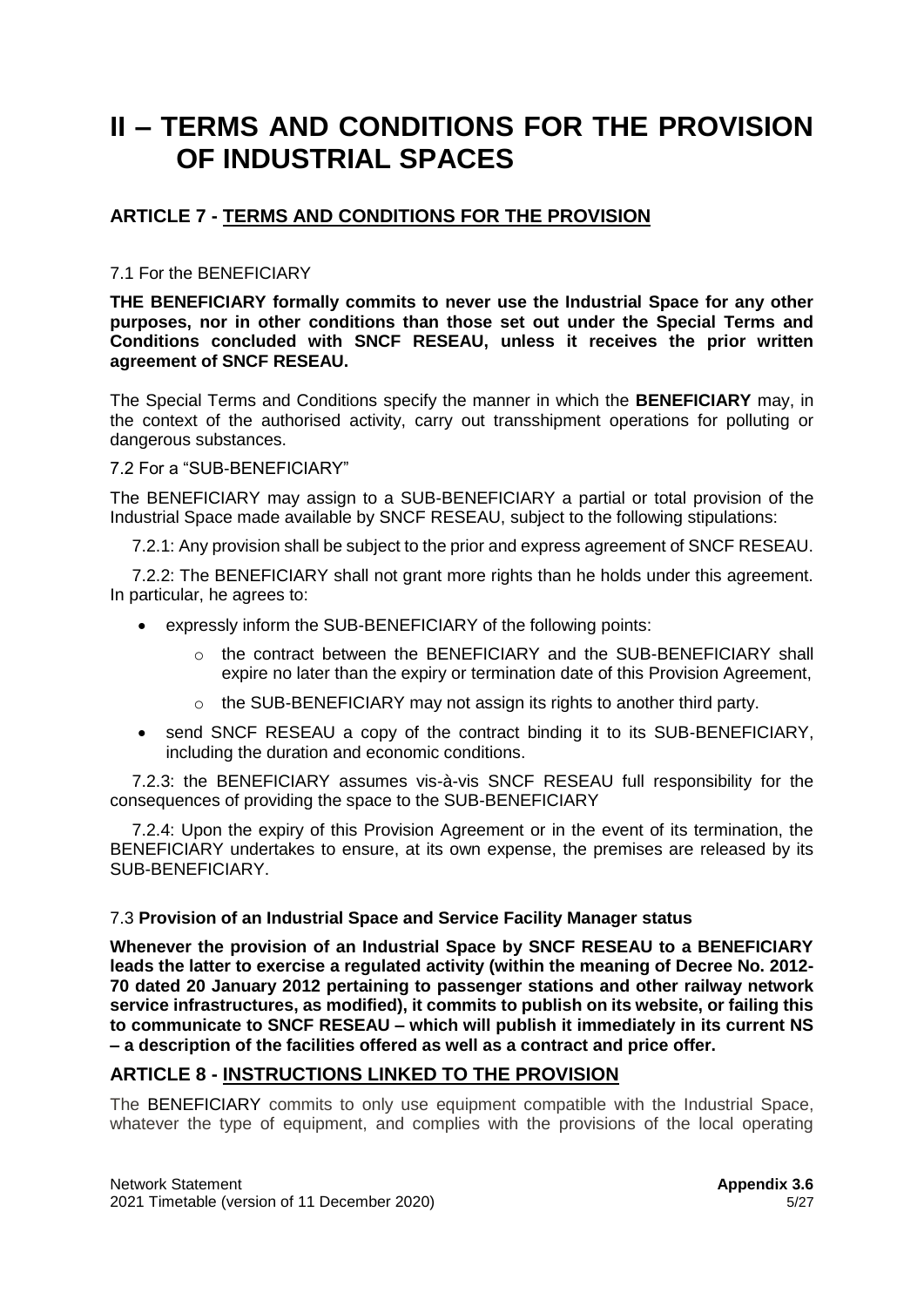document, for rolling stock. It must be able to prove its compliance with this obligation at any time on request.

The BENEFICIARY shall make sure it conducts is operational management, rail production and stabling operations in strict compliance with safety measures.

As a reminder, the BENEFICIARY must comply with the applicable rules set out in the document RFN-IG-TR-1 A 00-No.004 (3006)"*Use of sidings*".

For the entire duration of the BENEFICIARY's presence on SNCF RESEAU facilities, the former shall apply the regulatory provisions in force on the site and comply with any instructions given by the SNCF RESEAU Manager (or the latter's appointed substitutes, where applicable).

The BENEFICIARY shall be liable for securing its property.

## **ARTICLE 9- ACCES AND SECURITY**

The conditions of use and maintenance of access are defined in the Special Conditions; the authorised route is included in the map attached to it.

The **BENEFICIARY** shall ensure that its staff and any third parties visiting the site are aware of the authorised route and special security instructions, as well as the regulations in force regarding traffic and parking on the public domain premises of **SNCF RESEAU**. He also undertakes to comply with and ensure compliance with the various requirements.

# **ARTICLE 10- WORKS AND CONSTRUCTIONS**

Unless expressly agreed upon by **SNCF RESEAU** beforehand, all real estate works and the construction of structures and facilities by the **BENEFICIARY** on the Industrial Space made available are forbidden.

## **Article 11 - REPORTING REQUIREMENTS**

To enable **SNCF RESEAU** to fulfil its reporting obligations with the tax authorities, the **BENEFICIARY** shall communicate to **SNCF RESEAU** all information relating to:

- the modification of the consistency of works, constructions or installations,
- a change in the use of a building,

and likely to have a direct or indirect impact on the tax base.

This information shall be provided to **SNCF RESEAU** within forty five (45) days of the occurrence of said modifications.

## **ARTICLE 12 - MAINTENANCE, REPAIRS, ENVIRONMENTAL PROTECTION**

#### **12.1 - General conditions**

The **BENEFICIARY** shall ensure that the facilities provided remain in good condition and shall maintain them at his own expense, risk and perils. The same shall apply to the works, constructions and installations that he is authorised to build.

This obligation covers in particular the rental maintenance including the cleaning and routine maintenance operations set out in the Special Terms and Conditions.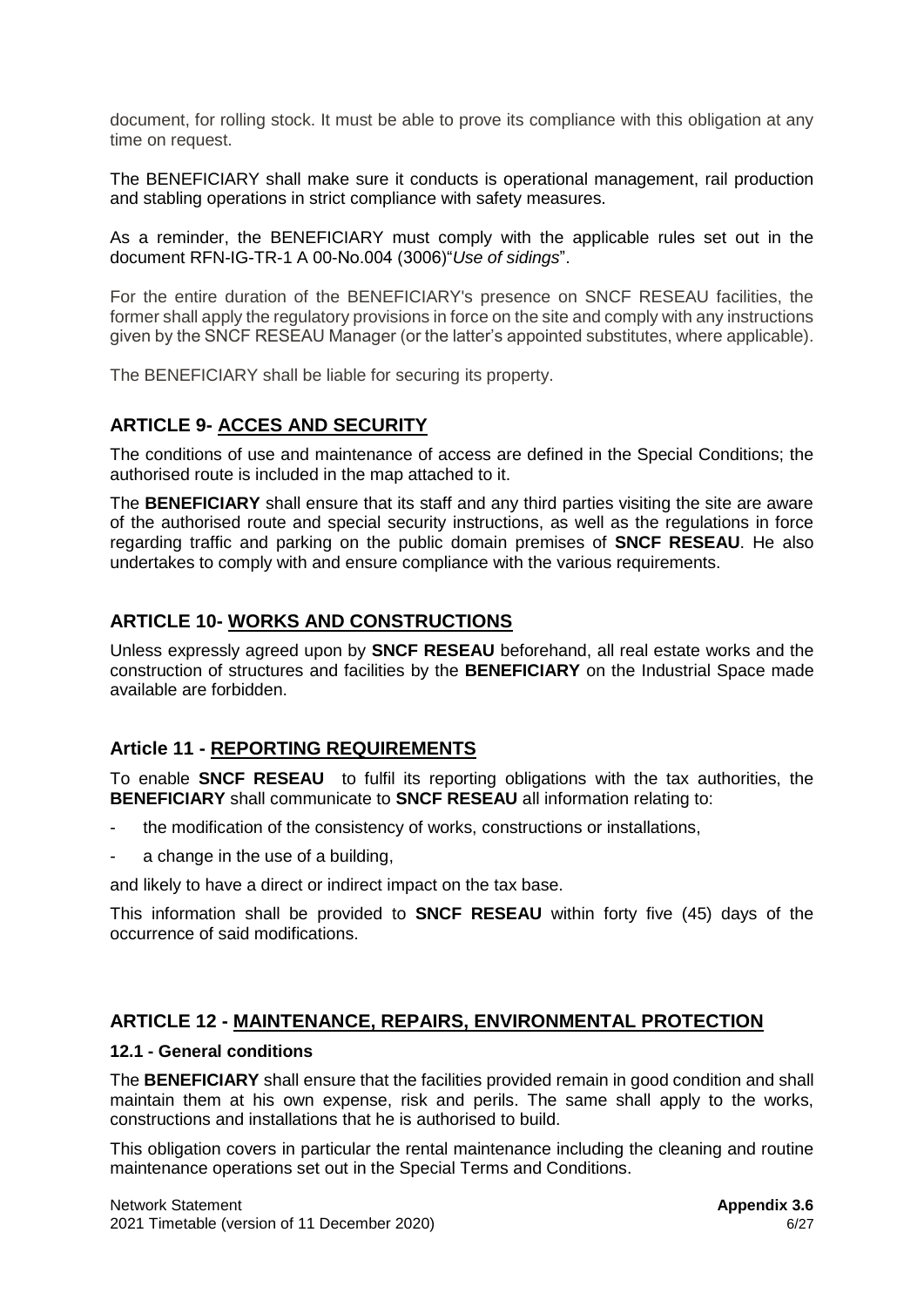The execution of this work, whatever its duration, shall not entail any compensation or reduction in the fee. The same shall apply to restoration work following damage to property.

The **BENEFICIARY** shall allow **SNCF RESEAU's** agents to enter the site, particularly to ensure that:

- the facilities provided are in good condition,
- measures have been taken for the prevention of fire and the good condition of all fire extinguishers installed by the **BENEFICIARY** and at its expense, both in application of the regulations in force and at the request of **SNCF RESEAU**.

These checks shall not, under any circumstances, lead to **SNCF RESEAU's** liability in case of damage.

#### **12.2 - Protection of the environment**

The **BENEFICIARY** declares being personally responsible for any question relating to the environmental policy concerning the facilities made available to it under this Provision Agreement.

The report indicated in Article 6 will contain, in particular, all elements connected with the visually observed environmental status of previous pollution. It will indicate whether supplementary investigations are necessary and the procedures for conducting them and assuming responsibility for them.

It should be clearly understood that the BENEFICIARY shall only be responsible for its own pollution and not for any pollution prior to the provision of the facilities.

It shall take all necessary measures and shall comply with all measures prescribed by the law or regulations in force in order to protect the Industrial Space provided, at any time, from any form of pollution.

If one way or another, as a result of the actions or the abstention of the **BENEFICIARY**, its agents, representatives or co-contractors, pollution is detected, the **BENEFICIARY** shall be held liable. It shall then be responsible for carrying out all the work necessary to remove the source of pollution and eliminate all consequences, on or in the Industrial Space provided under the agreement, as well as in or on neighbouring properties.

To this end, it undertakes to inform **SNCF RESEAU** as soon as pollution is discovered and to appoint, at his expense, an expert recognised and approved by **SNCF RESEAU**, whose task shall be to study the nature and the extent of the pollution and the means to be implemented in order to remove the source and eliminate all the consequences. A copy of the report shall be sent, without delay, by the **BENEFICIARY** to **SNCF RESEAU**. In addition, in the event that **SNCF RESEAU** incurred study and checking costs related either to the establishment of the work to be done to remedy the situation or to monitor the work carried out by the BENEFICIARY, the latter undertakes to reimburse all of these costs to **SNCF RÉSEAU**.

If, following the discovery of pollution, negotiations were to be initiated with the competent authorities or third parties, the **BENEFICIARY** shall be in charge of conducting these negotiations. It shall, however, keep **SNCF RESEAU** perfectly and fully informed of the progress of the negotiations and, at its request, involve it in these negotiations.

Work to remove sources of pollution and elimination of its consequences shall be carried out by the **BENEFICIARY**, exclusively at his own expense and under the control of the expert appointed under the conditions provided for in the article above. The **BENEFICIARY** shall regularly update **SNCF RESEAU** on the progress of this work.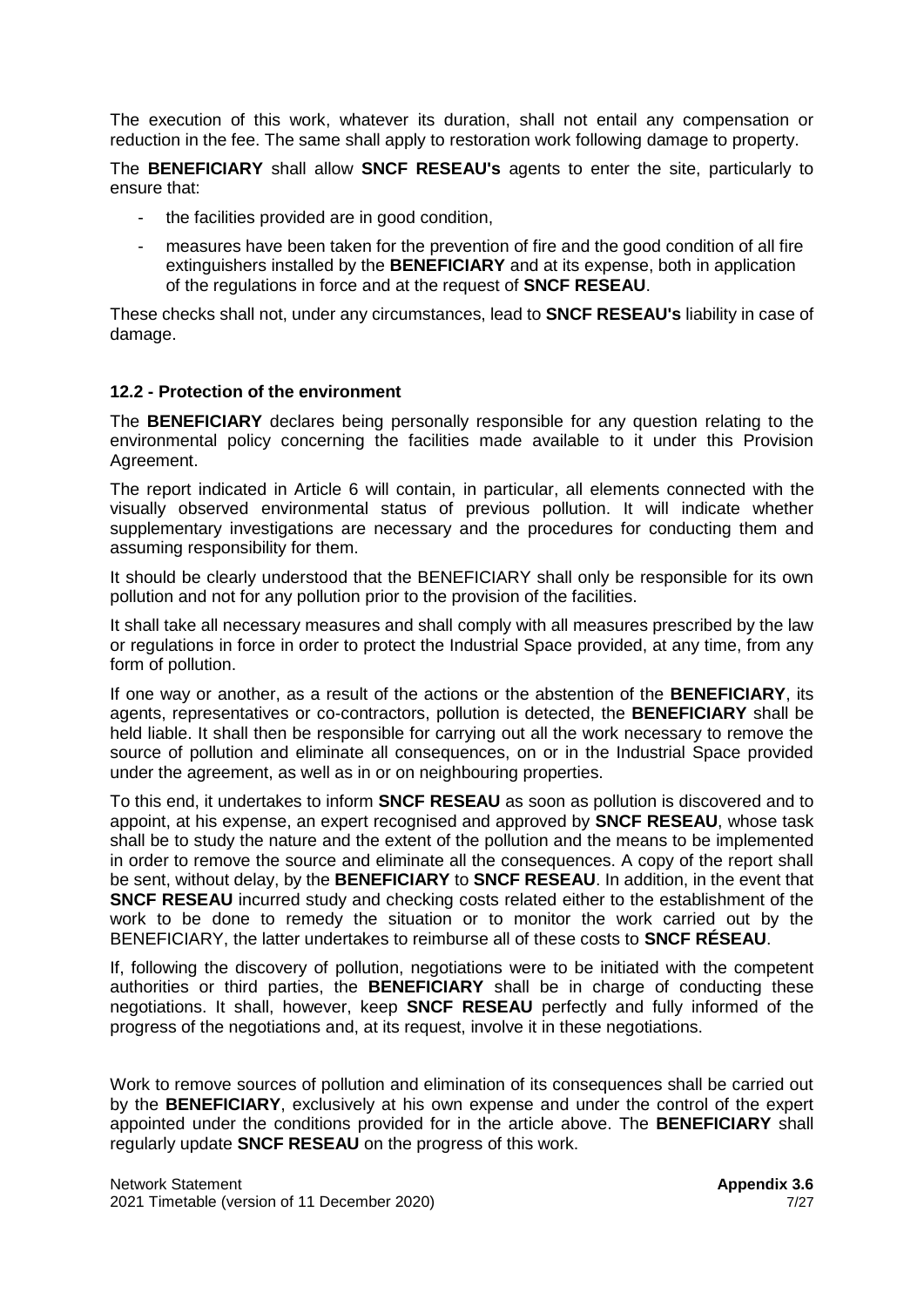At the end of the work, the expert shall be responsible for confirming the elimination of the sources of pollution and the elimination of all its consequences, for ordering additional work if necessary and for monitoring its implementation.

If the **BENEFICIARY** fails to carry out the above measures, **SNCF RESEAU** may proceed with them or have them carried out at the expense of the **BENEFICIARY**.

# **ARTICLE 13 - DISTURBANCES**

The **BENEFICIARY** shall be responsible for, without being able to claim any compensation or reduction of fees, the consequences of work needed in the public interest, to satisfy **SNCF RESEAU**, or public security, whatever the duration.

SNCF RESEAU undertakes to inform the BENeficiary as far in advance as possible of the carrying out of this work and shall endeavour to restrict the negative impacts on its activities.

## **ARTICLE 14 - INSPECTION RIGHTS**

As part of the tasks imposed by the laws and regulations, and in particular as an owner of the railway public domain, SNCF RESEAU may, at any time, in any location and without notice, intervene in the Industrial Spaces provided to make sure the BENEFICIARY complies with its obligations, and in particular those linked to safety as well as those set out in the Special Terms and Conditions. These interventions can be carried out by SNCF RESEAU's authorised personnel or by any other person or body appointed by it and may take place at any time during the service provision.

The BENEFICIARY shall inform its staff and any service providers of this inspection right and shall ensure that SNCF RESEAU, or any entity appointed by it, is able to exercise this right.

Any observations or failures noted during these inspection visits shall be communicated by **SNCF RESEAU** to the BENEFICIARY by registered letter with acknowledgement of receipt.

## **ARTICLE 15 - DURATION**

The effective date of the provision and its duration are set out under the Special Terms and Conditions.

Upon its expiry, the provision cannot be tacitly renewed, unless a derogation was made in the Special Terms and Conditions, yet this must remain in strict compliance with Articles L.2122- 1-1 to L.2122-1-4 of the General Code of Public Ownership.

The Parties may meet before the expiry of the agreement to examine the conditions of a possible renewal or an extension by amendment, without the **BENEFICIARY** being able to rely on any right acquired in this respect.

Should the provision be renewed, a new agreement must be drawn up according to the procedures applicable at the time of renewal.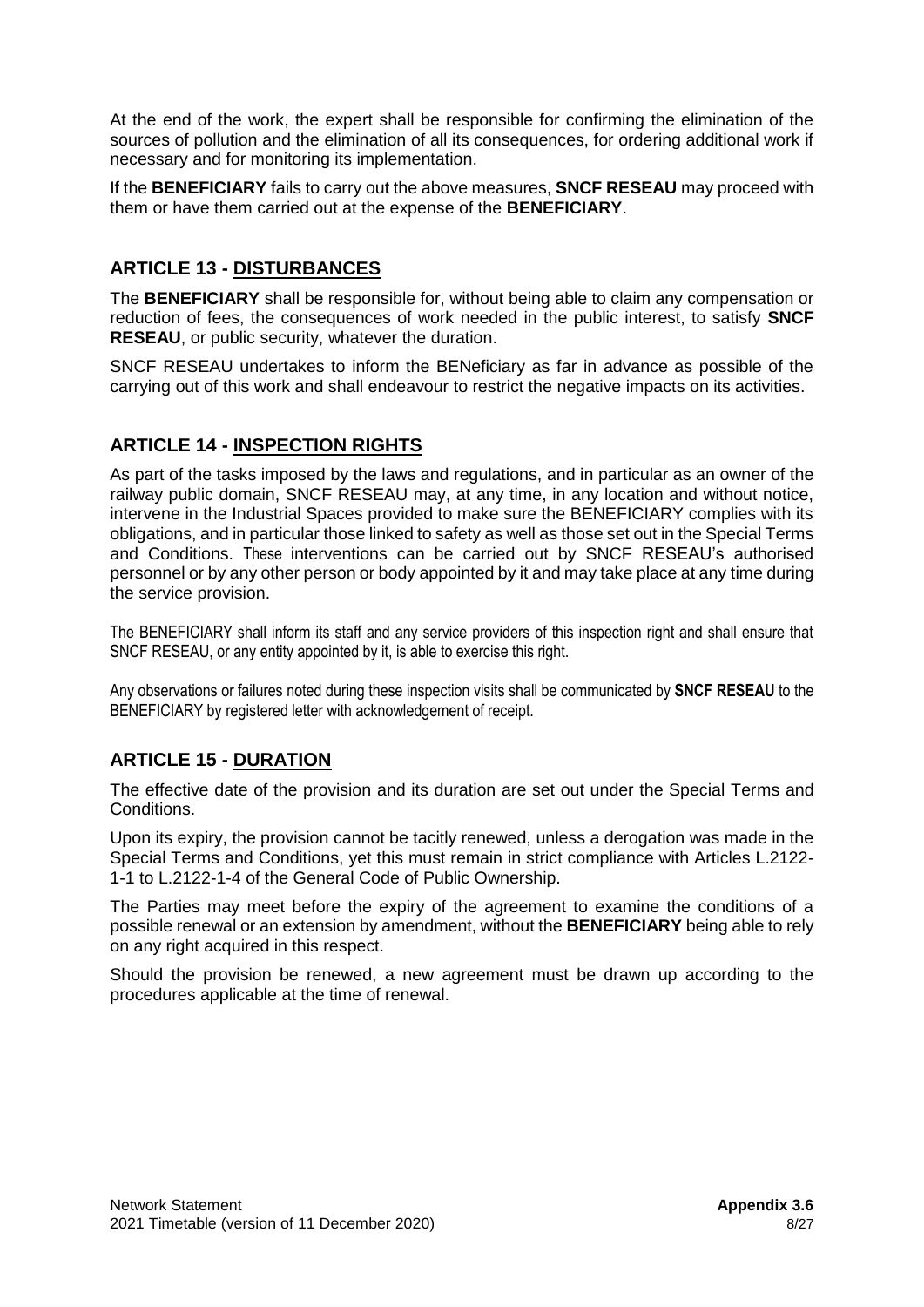# **III - FINANCIAL PROVISIONS**

## **ARTICLE 16- PROVISION FEE**

THE **BENEFICIARY** shall pay in advance a fee the amount, periodicity and payment terms of which are fixed in the Special Terms and Conditions.

# **ARTICLE 17 - INDEXATION OF THE PROVISION FEE**

As regards Industrial Spaces including sidings for current use: The amount of the fee for the current use of the sidings changes with each change of timetable. The rate applied is that of the current use of the sidings published in the Network Statement for the timetable concerned and for which a favourable opinion of the Railway and Road Regulation Authority has been obtained, excluding maintenance costs, when they are borne by the **BENEFICIARY**.

As regards Industrial Spaces provided within a combined transport terminal or freight yard: the fee amount for providing buildings and facilities is indexed each year according to changes in the national index of the cost of construction published by INSEE, or whatever index the public authorities replace it with. The indexation formula is defined in the Special Terms and Conditions.

## **ARTICLE 18- INVOICING**

Invoices shall be sent out by e-mail. On request from the BENEFICIARY, they may be sent by post.

In principle, the charge is due quarterly and in advance, at the beginning of each month of the year, starting from the implementation date of the Special Terms and Conditions. The Special Terms and Conditions may derogate to this rule in certain specific cases.

For the period between the effective date of the Agreement and the end of the current month, and similarly for the period between the start of the current month and the expiry of the Provision Agreement, the BENEFICIARY shall settle the basic monthly charge calculated according to the time spent for the portion of the month.

## **Article 19 – SETTLEMENT**

#### **Settlement date**

Invoices are payable within forty days of their issue date (date shown on the invoice). Settlements are paid by bank transfer to a bank account shown on the invoice or by direct debit.

SNCF RESEAU shall not grant any discount for early settlement.

The BENEFICIARY commits to inform SNCF RESEAU of any change to its invoicing address.

#### **Direct debit**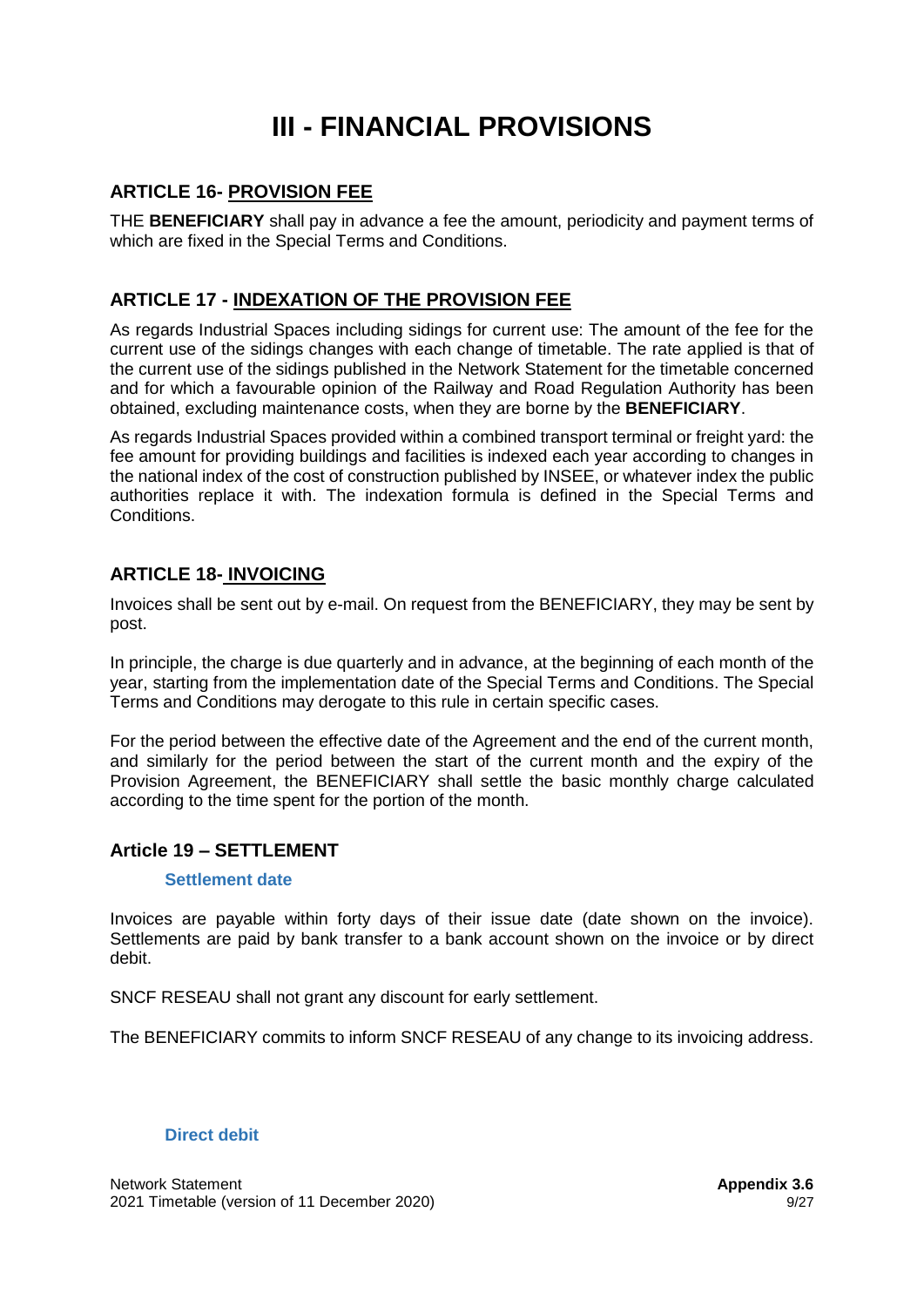In order to facilitate the collection of all the amounts owed by the BENEFICIARY to SNCF RESEAU under the Provision Agreement, the BENEFICIARY may authorise SNCF RESEAU, or any duly authorised person, to withdraw all the amounts due to SNCF RESEAU from its bank account when they are due.

The BENEFICIARY shall provide SNCF RESEAU with a duly completed and signed SEPA (European) direct debit mandate, on the signature day of the Provision Agreement.

The BENEFICIARY shall ensure that there is a sufficient balance in its account to meet the withdrawals. The withdrawal shall take place on the date on which the invoice is due.

Should the direct debits be rejected on the scheduled withdrawal dates, the BENEFICIARY shall bear the charge for the rejection of the direct debit.

In the event of a change to its banking information, the BENEFICIARY undertakes to inform SNCF RESEAU of its new bank details within fifteen (15) days before the next due date.

### **ARTICLE 20 - FINANCIAL GUARANTEE**

Before entering the areas, the **BENEFICIARY** shall provide **SNCF RESEAU** with a financial guarantee intended to cover all sums due under this agreement.

The forms and methods of this guarantee are defined in the Special Terms and Conditions.

#### **ARTICLE 21 - EXPENSES**

#### **21.1 - Services and supplies**

Expenses for connecting to public networks, the rental of meters, consumption of water, electricity, gas, telephone, heating, etc. are paid directly by the **BENEFICIARY**, to the administrators or services concerned.

However, if the administrators or services concerned cannot directly provide the **BENEFICIARY** with certain services or supplies, these are then managed by **SNCF RESEAU**, according to the technical and financial conditions indicated in the Special Conditions.

In the latter case, the expenses incurred are reimbursed by the person designated in the Special Conditions:

- either at their actual cost
- or on the basis of a global annual fixed price, indexed under the same conditions as the fee and revisable at **SNCF RESEAU's** initiative, particularly in the event of a change in the services and supplies insured or in the event of a change in occupancy or of the use of the **Industrial Space**.

#### **21.2 - Taxes and duties**

On a regular basis during the term of this agreement, the **BENEFICIARY** shall pay any type of duties and taxes due to which it is subject due to the provision, so that **SNCF RESEAU** is never questioned or implicated in this regard.

The BENEFICIARY shall refund SNCF RESEAU any amount of duties and taxes SNCF RESEAU is required to pay for the Industrial Space concerned.

This amount is payable within the conditions and according to the periodicity set for the payment of the charge.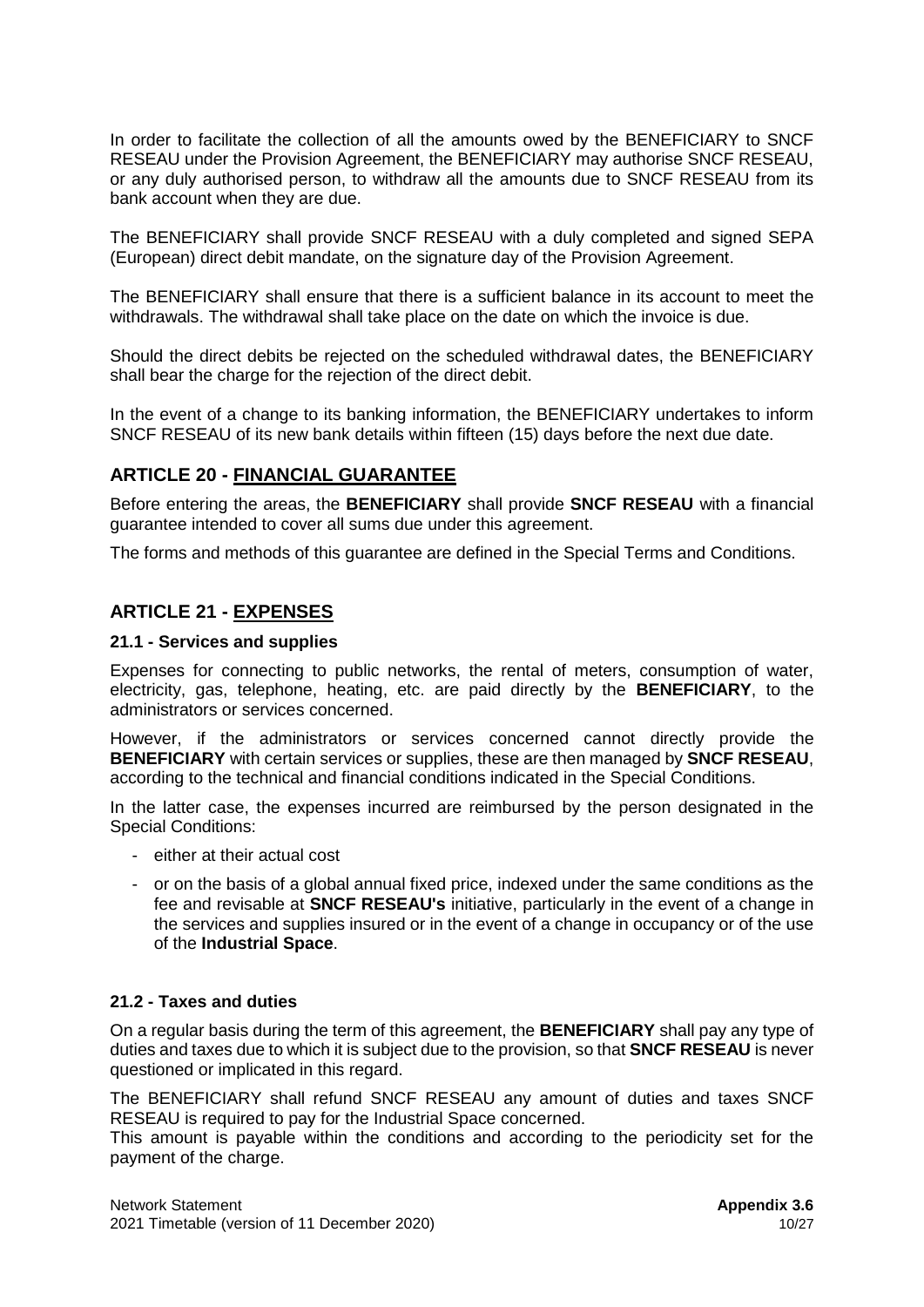The annual amount follows changes in the taxation of the asset to which it pertains (in value and scope) over the term of the agreement.

# **ARTICLE 22 - VALUE ADDED TAX**

The amounts billed to the **BENEFICIARY** under any provision shall be subject to value-added tax (VAT) at the standard rate in force on the date of invoicing.

# **ARTICLE 23 – INTEREST FOR LATE PAYMENT**

Amounts not paid by the payment deadline indicated on the invoice are automatically increased by interest for late payment without the need to issue a summons or send any formal notice to the **BENEFICIARY** and whatever the cause of late payment. These late payment interests are calculated based on the rate mentioned in the Special Conditions. Interest capitalisation shall take effect as of right.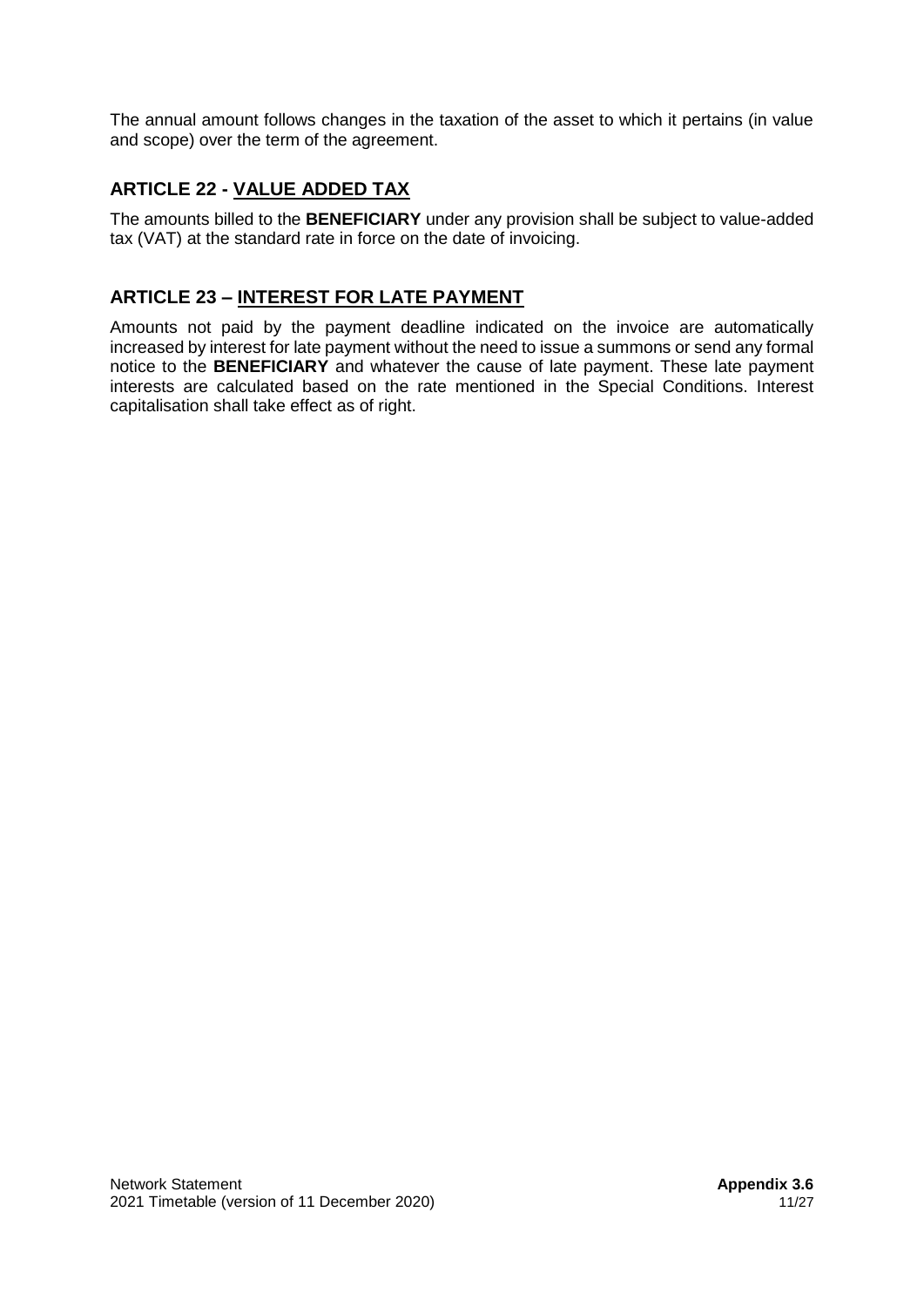# **IV - LIABILITY AND INSURANCE**

## **ARTICLE 24 - LIABILITY**

**24.1 -** Any accident or damage, caused by non-compliance with:

- legislative and regulatory requirements, in particular those referred to in *Article 2 "Compliance with laws and regulations"* and *Article 14 "Works and constructions",*
- regulations and special instructions referred to in *Article 13 "Access and Security"* -above, as well as the requirements relating to security, traffic and parking in the public domain premises of **SNCF RESEAU**, described in the Special Conditions,

shall be the liability of the **BENEFICIARY** who consequently waives all recourse against **SNCF RÉSEAU**, its respective agents and its possible insurers. He undertakes to indemnify them and to guarantee them against any action that may be brought against them.

- **24.2 -** Unless SNCF RESEAU or its agents are proven responsible, the **BENEFICIARY** shall bear alone the pecuniary consequences of damages of any kind that may be caused:
	- to the Industrial Spaces made available to it as well as the works, constructions and installations it has implemented,
	- to itself, the Industrial Spaces provided and the assets it owns in any capacity, as well as to its agents,
	- to the Industrial Spaces provided, as well as third party goods and persons (including, but not limited to, subcontractors, contractors, railway undertakings, customers, co-occupiers, neighbours, etc.),
	- to **SNCF RÉSEAU**, and to its agents, it being specified that **SNCF RÉSEAU**, as a co-occupant and neighbour, acts as a third party

Consequently, the **BENEFICIARY** shall renounce all recourse against **SNCF RESEAU**, its agents and its possible insurers and undertakes to guarantee them against any action or claim against them and to compensate them for the prejudice suffered by them.

These provisions shall apply to damages that may arise as a result of or in connection with the execution of the occupancy agreement.

**24.3 -** The liability of the **Parties** shall be determined according to the rules of common law for damage resulting from fires or explosions occurring outside the land and buildings or parts of the buildings made available.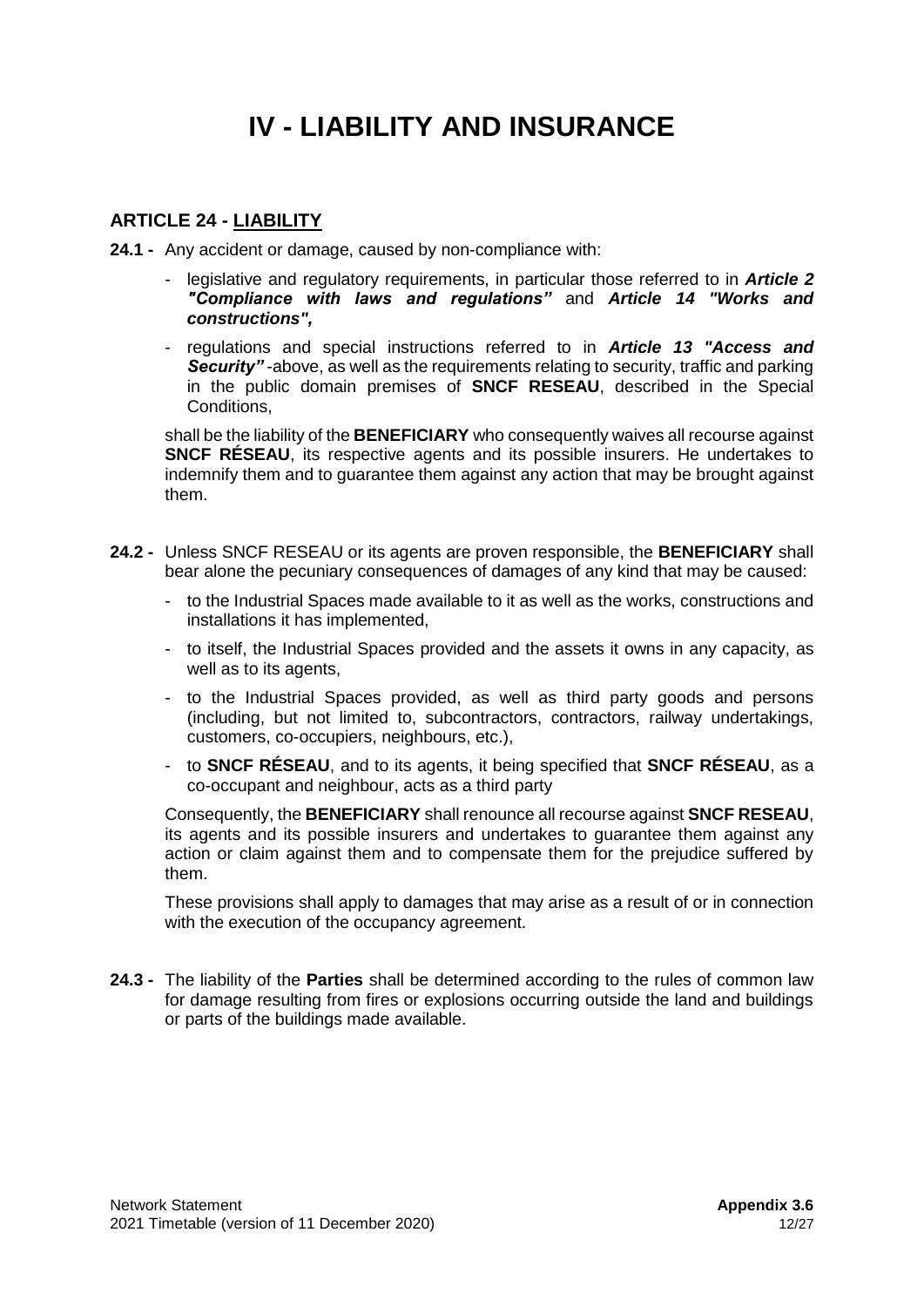## **Article 25 – INSURANCE**

### **25.1 Insurance for the risks related to the performance of WORKS**

< Reserved clauses >

#### **25.2 - Insurance for the risks related to the OPERATION**

#### **25.2.1 - "Public liability" insurance**

- **1.** The BENEFICIARY shall be required to take out a "*public liability*" insurance policy intended to guarantee the financial consequences of the risks placed on it under *Article 24 "Liability".*
- **2.** This policy must include the waiver of recourse, guarantee and indemnification clauses provided for in *Article 24 "Liability"*, and the **BENEFICIARY's** insurer must expressly declare to replace its policy holder for the execution of these special clauses.
- **3. If the BENEFICIARY carries out the handling or storage of hazardous or polluting materials**

3.1 The OCCUPANT shall extend (or subscribe to) the guarantees of his "Public Liability" policy:

- to the risk of pollution or damage to the environment of accidental and/or gradual origin that may reach the places at his disposal and cause damage to SNCF RESEAU,
- up to a minimum amount of EUR 1,000,000 (one million) per claim, it being understood that this cannot in any circumstances constitute a limitation of liability.
- 3.2 Guarantees:
	- In addition to damages to third parties, the guarantees subscribed to shall include on-site and off-site remediation costs for soils, subsoils and groundwater, as well as prevention costs.

Environmental damage with reference to European Directive 2004/35/EC shall be guaranteed with a minimum capacity of 250,000 (two hundred and fifty thousand) EUR when justified (for example when the land is located at a distance of less than five (5 ) kilometres from a NATURA 2000 classified area, or where the land is located upstream of a watercourse containing protected species or falls within the scope of the Appendix to the Directive).

• In the case of operation of underground storage facilities, the damage caused by them must be guaranteed.

3.3 This extension of guarantee:

- shall be applied throughout the duration of the occupation permit and,
- shall be maintained after the expiry or termination of the latter until submission by the BENEFICIARY of the report for the completed works or an environmental diagnosis showing an environmental condition comparable to that present upon entry to the site if there is no need to carry out restoration work.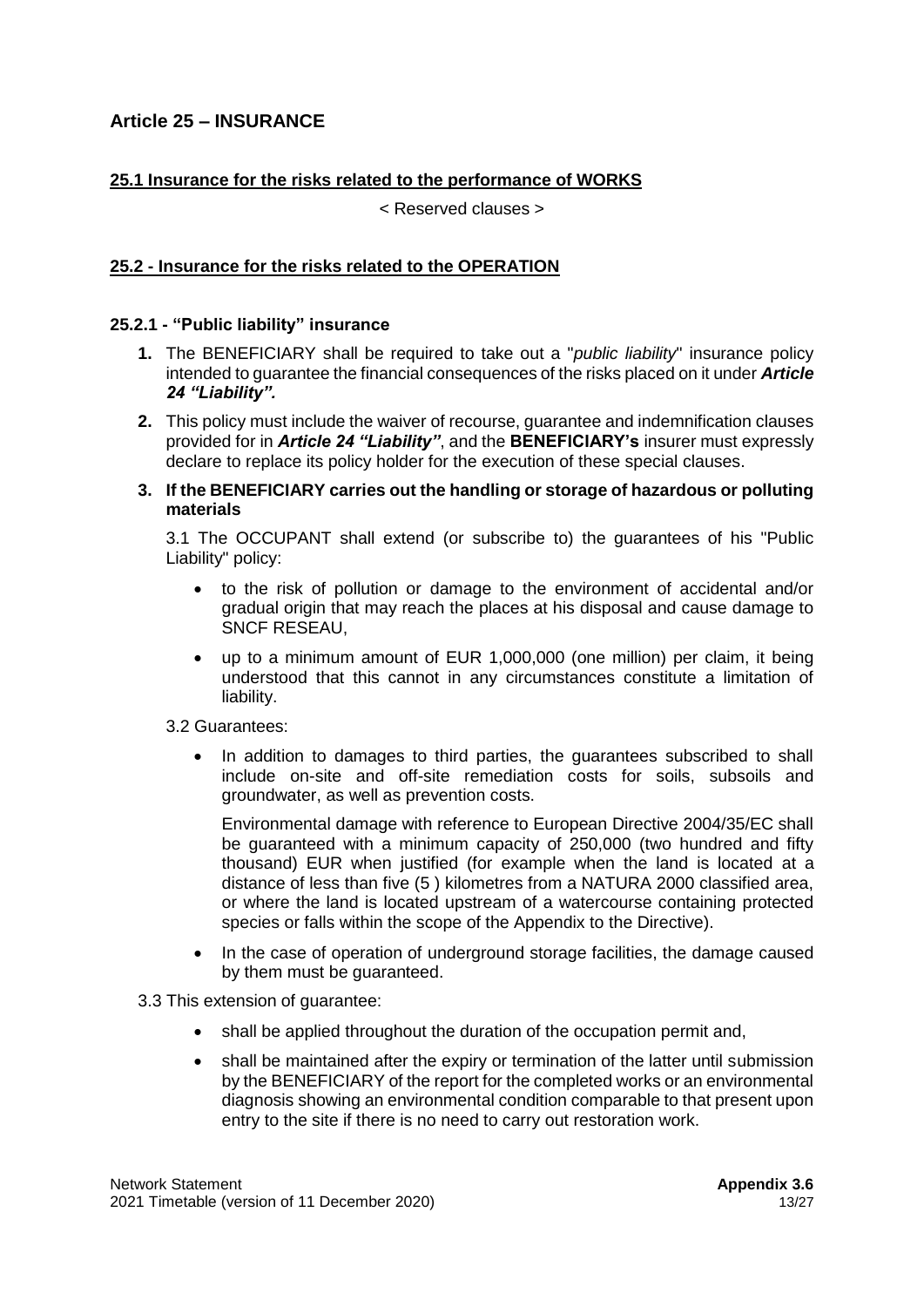### **25.2.2 "Property Damage Liability" Insurance ("PD")**

- 1. When the **Industrial Space provided** includes buildings (in the sense of buildings or platforms, excluding tracks) and/or equipment that is insurable under a "*Property Damage*" type of coverage, the **BENEFICIARY** shall be obliged to take out this cover both in its name as well as on behalf and in the interest of **SNCF RESEAU**, which will thus have the status of insured, a policy in the form of "*Property Damage*" liability insurance based on the "*all risks except*" formula to cover damage of any kind and regardless of its origin, which shall cover:
	- a. property,
	- b. the works, constructions, equipment and installations carried out by the **BENEFICIARY** up to the final amount of the work determined as provided for in article 14 "Works and constructions".
- 2. This policy shall also include clauses intended to cover:
	- a. "Miscellaneous expenses and losses" and "Liability" (including public liability normally incumbent on the property owner),
	- b. neighbourhood risks "Recourse of Neighbours and Third Parties" ("RNT"), as more fully described below (Article 19.2.4 "Neighbourhood Risk Insurance"),
	- c. indirect losses up to a lump sum of 10% of the amount of the damage,
	- d. the fees of experts appointed by the **BENEFICIARY**, **SNCF RESEAU** or SNCF Immobilier (or the MANAGER),
	- e. the cost of demolition and excavation following a disaster,
	- f. the restoration and/or reconstruction of the installations.
- 3. The policy must be accompanied by a waiver clause from its insurer to pursue any recourse against **SNCF RESEAU**, its agents and insurers, as the insurer of the **BENEFICIARY** must expressly declare to replace its policy holder for the execution of this special clause.

## **25.2.3 - Property insurance of the BENEFICIARY**

- 1. The **BENEFICIARY** shall be responsible for insuring his own PROPERTY (all materials, movable objects, goods on the site made available and which may belong either to the **BENEFICIARY**, his staff, or to third parties, which he is safekeeping for them) based on the "all risks" formula.
- 2. For coverage purposes, the policy taken out by the BENEFICIARY (or for which it is the beneficiary) shall be accompanied by a waiver clause from its insurer to pursue any recourse against **SNCF RESEAU,** its agents and its possible insurers, as the Insurer of the **BENEFICIARY** must expressly declare to replace its Insured for the execution of this particular clause.

## **25.2.4 - Neighbourhood Risks Insurance ("RNT")**

The **BENEFICIARY** shall be required to obtain "Recourse of Neighbours and Third Parties" insurance cover, for the pecuniary consequences of the liability he incurs vis-à-vis cooccupants and neighbours for fire, explosion and water damage that may occur on the site provided.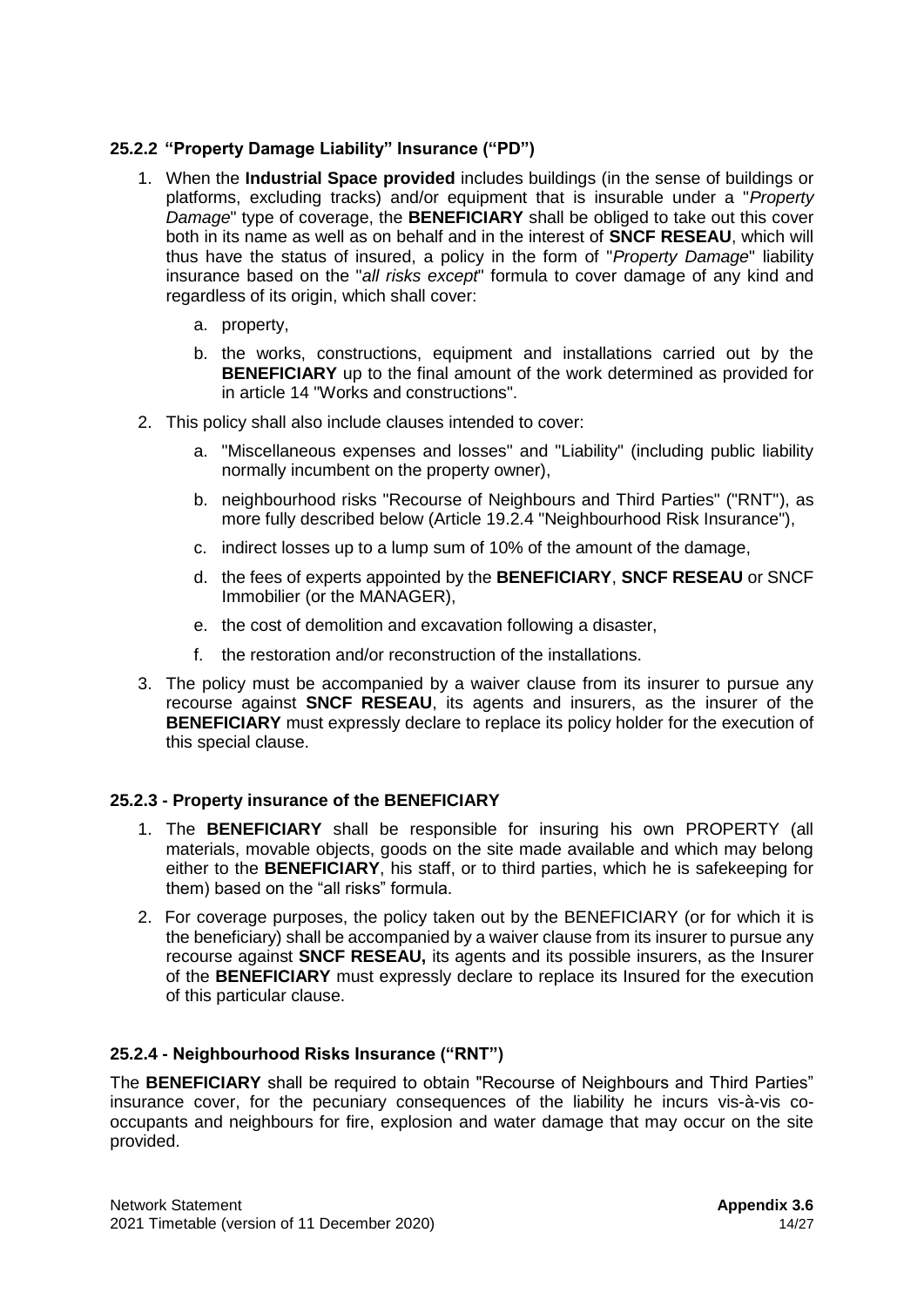*Special extension (Dept. of Haut-Rhin, Bas-Rhin and Moselle): the fire liability of the insured shall be guaranteed if it is sought and proven for the risks located in the departments of Haut-Rhin, Bas-Rhin and Moselle, which benefit from a law of insurance exemption for rental risks.*

This coverage shall be an extension of the property or public liability insurance.

Without waiting for the effective request of **SNCF RESEAU**, it is expressly understood by the **BENEFICIARY** that it shall within ONE month:

- provide evidence to **SNCF RESEAU** of the insurance policies it is obliged to have:
	- i. prior to the making available of the **Industrial Space**, and annually for the duration of the agreement for the policies referred to in article 20.2 "Insurance of risks related to operation"
	- ii. before the date of opening of the site for the risks referred to in article 19.1 "Insurance for the risks related to the performance of works",
- provide evidence of the regular annual payment of premiums relating to the aforementioned policies,
- notify **SNCF RESEAU** of any material change affecting its insurance policy(ies) and any circumstance likely to cause the suspension or termination of the coverage.

#### **With regard to the Insurance Certificate:**

This document, issued exclusively by an insurance company, a general agent, or a recognised solvency mutual, shall:

- a) be an original copy drafted in French and using the EURO currency,
- b) be valid on the day of its presenting, and
- c) include the following information at the very least:
	- i. name of the insured
	- ii. designation of goods and/or exact activities covered
	- iii. the amounts of coverage for material, tangible, intangible consecutive and nonconsecutive damages, and/or the limits stated and other extensions
	- iv. the validity period and date of issue of the insurance certificate
	- v. a clause waiving recourse if applicable
- d) and any other information usually entered on a certificate based on the coverage to which that certificate refers.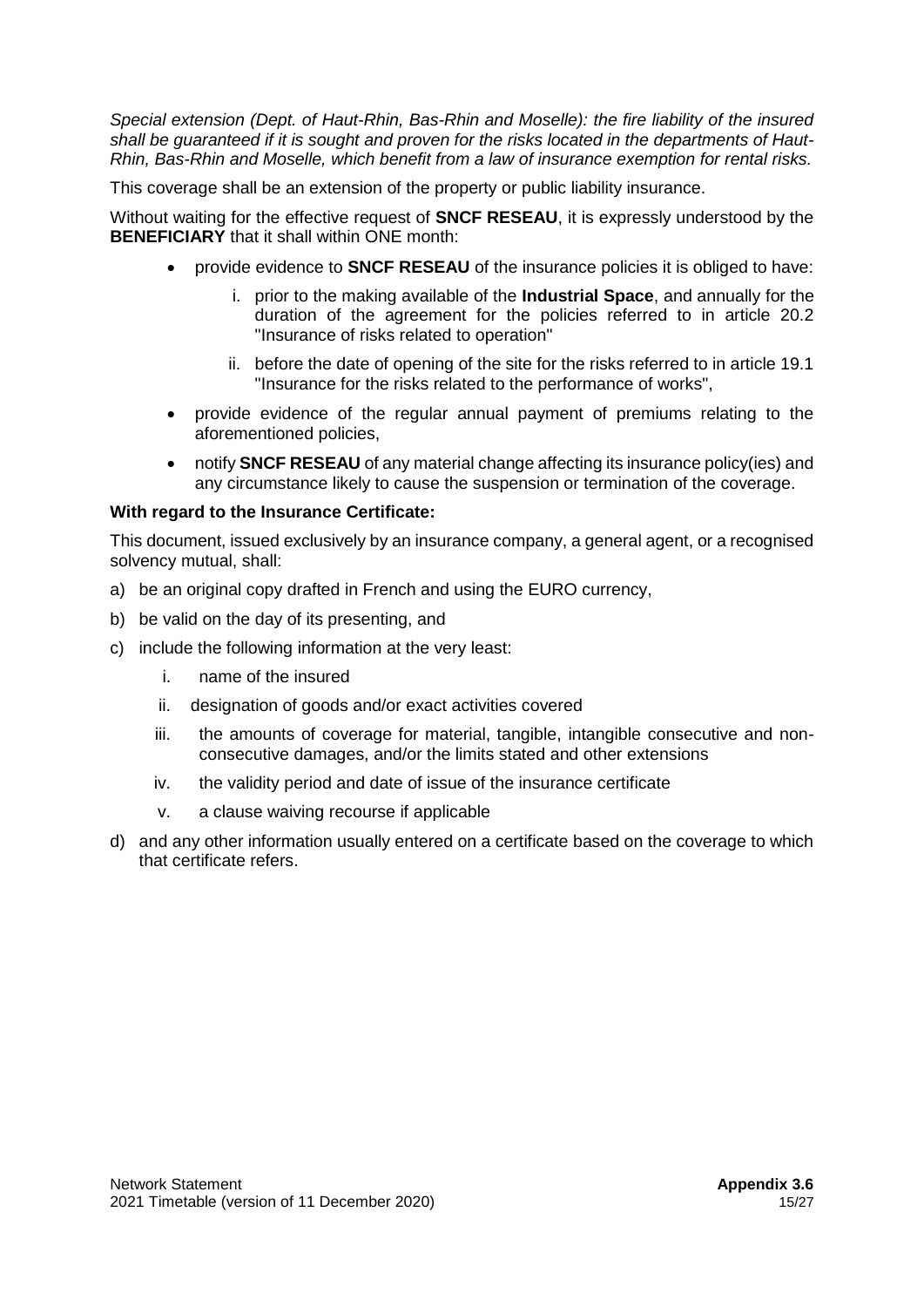### **25.3 Insurance and obligation of the SUB-OCCUPANT**

Once a sub-occupant has been authorised by **SNCF RESEAU**, the **BENEFICIARY** shall procure compliance from the sub-occupant to subscribe to the same insurance policies and the same obligations as those of this article and *Art. 20 "Obligations of the OCCUPANT with respect to an insurance claim"* below.

## **ARTICLE 26 - OBLIGATIONS OF THE BENEFICIARY WITH RESPECT TO AN INSURANCE CLAIM**

#### **26.1 - Insurance claim**

#### a) The **BENEFICIAIRE** shall:

- notify **SNCF Réseau**, within a maximum of five days of its occurrence, of any damage sustained or caused by the Industrial Spaces placed at its disposal as well as by the works, constructions and installations carried out by it,
- to submit, under the conditions and validity period of each insurance policy, all claims to the insurance companies. **SNCF RESEAU** hereby provides the **BENEFICIARY** with the necessary authority to make these declarations.

#### b) The **BENEFICIAIRE** shall also:

- take the necessary steps to obtain from insurance companies the payment of compensation,
- allocate the indemnities received for any accident it has caused and/or for which it is found responsible, to repairing the industrial space, works, constructions and facilities affected by the accident
- carry out all necessary acts, formalities and appraisals, and provide the necessary support,

- in the case of difficulties, start all legal proceedings, constraints and necessary procedures.

- c) The **BENEFICIARY** shall keep **SNCF RESEAU** regularly informed of all its actions and the follow-up of the settlement of the claim.
- d) All costs, fees and expenses of any kind, including legal fees, which may be due as a result of the fulfilment of the obligations mentioned above, shall be borne by the **BENEFICIARY** (without any prejudice to the latter's ability to seek recourse against the persons responsible for the damage).

#### **26.2 - Claim settlement**

a. In the event of partial damage, the **OCCUPANT** shall be required to restore the damaged areas with the same technical characteristics and the same quality of materials as the original premises, at his own expense and risk, under the conditions of Article 14. "Works and constructions".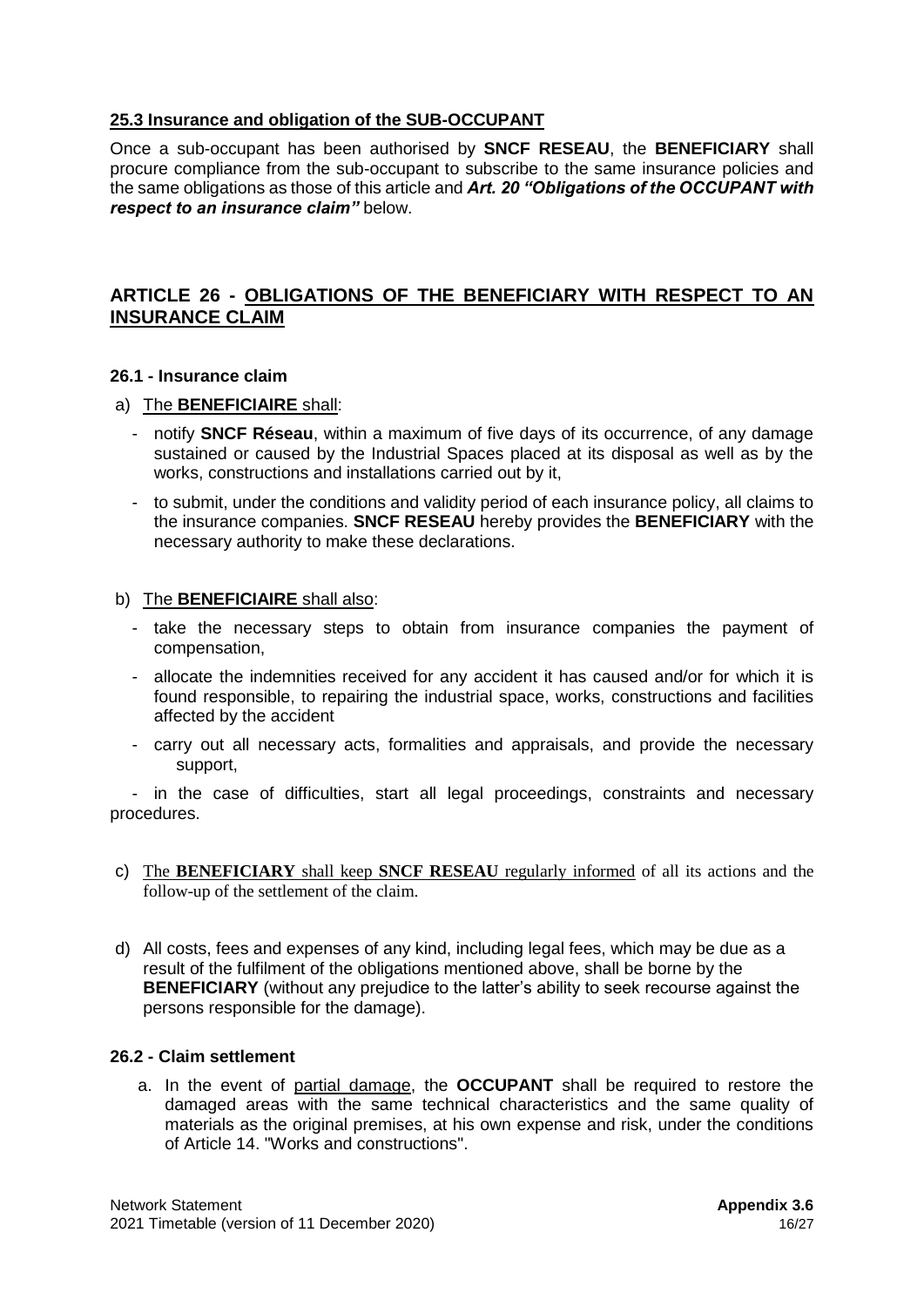**SNCF RESEAU** shall reimburse the **OCCUPANT**, after receiving proof of the refurbishment work carried out, any indemnities it may receive from the insurance companies, subject, however, to the deduction of any taxes that may be levied on these indemnities.

If the administrative authorities refuse to grant the necessary permits for the restoration of the premises or the performance of the activity provided for in the Special Conditions, the occupancy agreement shall be terminated automatically. The compensation procedure of the OCCUPANT is indicated in article 26 "Termination in the event of disaster".

b. In the case of total damage, the provisions laid down in *Art.26 "Termination in the event of a disaster"* shall apply.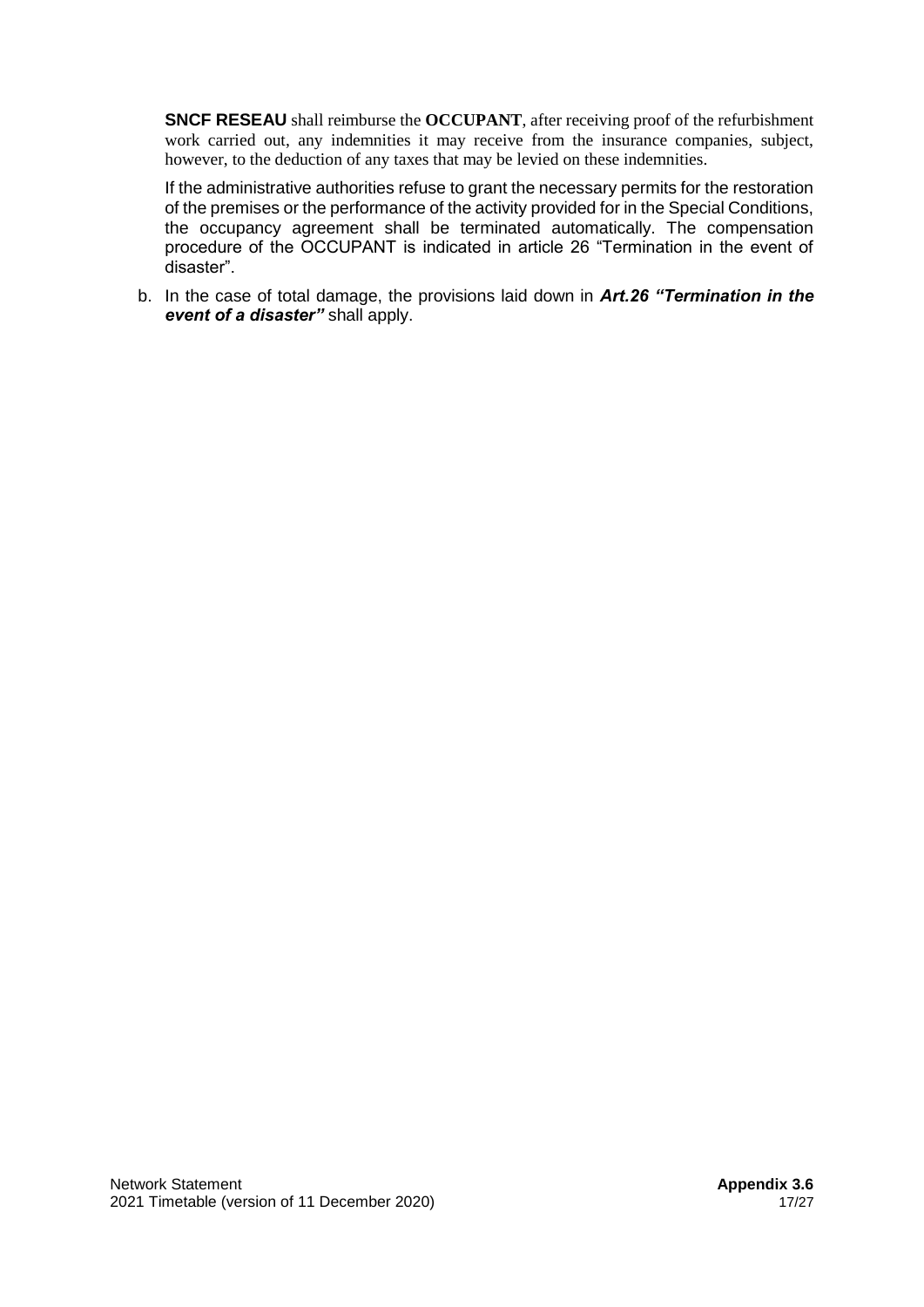# **V - TERMINATION OR EXPIRY OF THE AGREEMENT**

## **ARTICLE 27 - UNILATERAL TERMINATION AT THE BENEFICIARY'S INITIATIVE**

Under the conditions set out in the Special Conditions, the agreement may be terminated at the initiative of the **BENEFICIARY** each year, on the anniversary of its effective date. It shall inform **SNCF RESEAU** under the conditions set out in the Special Conditions.

## **ARTICLE 28 - UNILATERAL TERMINATION AT SNCF RÉSEAU'S INITIATIVE**

**SNCF RÉSEAU** may at any time terminate the agreement making the space available for railway purposes or any other reason in the public interest. **SNCF RESEAU** shall inform the BENEFICIARY, at least six months in advance by registered letter with acknowledgement of receipt.

This termination entitles to the following, exclusively, and in application of Article R. 2125-5 of the General Code of Public Ownership:

- The refund to the BENEFICIARY of the portion of the charge paid in advance and corresponding to the remaining term upon the termination effective date.
- **The payment of an indemnity** corresponding to the non-amortised part of the investments made by the OCCUPANT during the term of the agreement, provided on one hand, these investments were authorised by SNCF RESEAU in the conditions under Article 10 above and, on the other hand, the structures, constructions, equipments or facilities thus implemented remain and are in good conditions of use on the termination date.

This indemnity (IN) is calculated as follows: **IN = M x [(d- a) / d]**, where

**IN** = Indemnity amount

**M** = Amount of the invoices corresponding to the works as set out in Article 14.1) above,

- **a** = Period already amortised for the works (in months)
- **d** = Amortisation period for the works (in months)

This indemnity to which the BENEFICIARY may be entitled shall be determined:

- based on the amortisation plan for the structures, constructions, equipment and facilities authorised under the Special Terms and Conditions. This plan is appended to the Special Terms and Conditions.
- based on the actual justified expenses. These are determined based on the quote attached to the authorisation request, corrected within the six months following the end of the works or the completion of each work phase.

The amortisation period (**d**) for said structures, constructions, equipment and facilities starts running from their completion or at the latest from the expiry of the works completion period set out in the Special Terms and Conditions.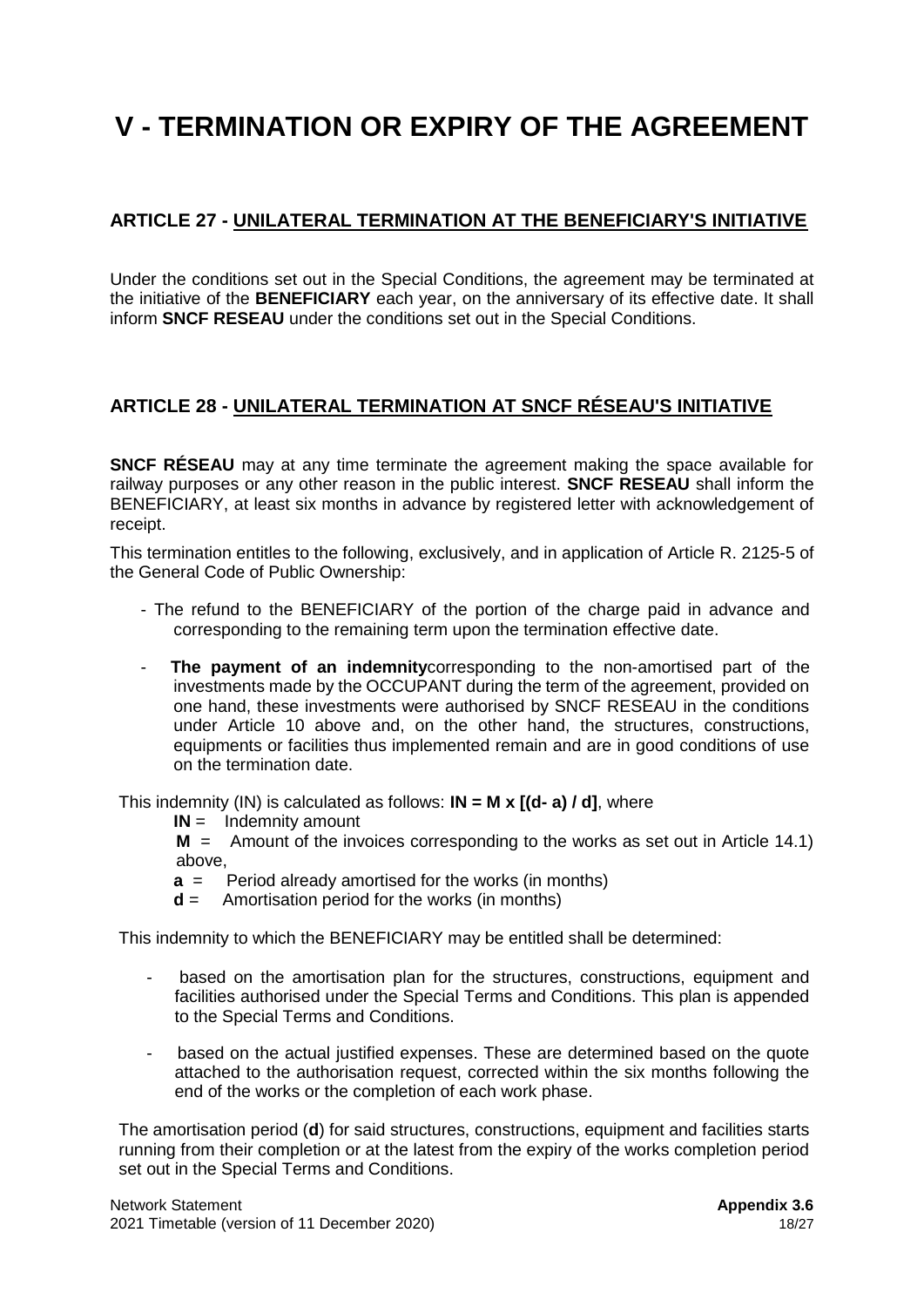The structures, constructions, equipment and facilities implemented by the BENEFICIARY cannot be amortised over a period exceeding the validity of the remaining term.

The amortisation is calculated in a linear manner.

## **ARTICLE 29 - UNILATERAL TERMINATION BY SNCF RÉSEAU FOR NON-COMPLIANCE BY THE BENEFICIARY WITH HIS OBLIGATIONS**

In the event of non-compliance by the **BENEFICIARY** with one of his obligations, other than the one referred to in Article 24 below, **SNCF RESEAU** shall notify him by registered letter with acknowledgement of receipt to comply within a set deadline.

Once this deadline has passed and without resolution of the situation by the **BENEFICIARY**, **SNCF RÉSEAU** may, by registered letter with acknowledgement of receipt, terminate the agreement subject to one (1) month's notice.

## **ARTICLE 30 - TERMINATION CLAUSE FOR NON-PAYMENT**

In the event of non-payment of the sums due by the **BENEFICIARY** on the payment deadlines indicated on the invoice, **SNCF RESEAU** shall send a formal demand to pay the sums due within a month, by registered letter with acknowledgement of receipt.

In the absence of payment within the prescribed period, termination shall be automatic, notwithstanding any subsequent payment and without the need for any legal proceedings.

## **ARTICLE 31 - TERMINATION CLAUSE FOR FAILURE TO PROVIDE A FINANCIAL GUARANTEE**

In the event of non-provision of the financial guarantee provided for in Article 20 or in the event of non-reinstatement within two weeks of said financial guarantee in the event that it has been called on by **SNCF RESEAU**, the latter shall give formal notice to the **BENEFICIARY**, by registered letter with acknowledgement of receipt, to provide said guarantee or to reinstate it.

If the guarantee is not provided or reinstated within the time specified in the formal notice, termination shall take place automatically and without there being any need to complete any iudicial formalities.

## **ARTICLE 32 - TERMINATION IN THE CASE OF DISASTER**

This *Provision Agreement* shall be terminated ipso jure in the event of destruction of the occupied premises if the **BENEFICIARY** is unable to operate on said premises or to use them in accordance with their intended purpose, as provided for in the Special Conditions.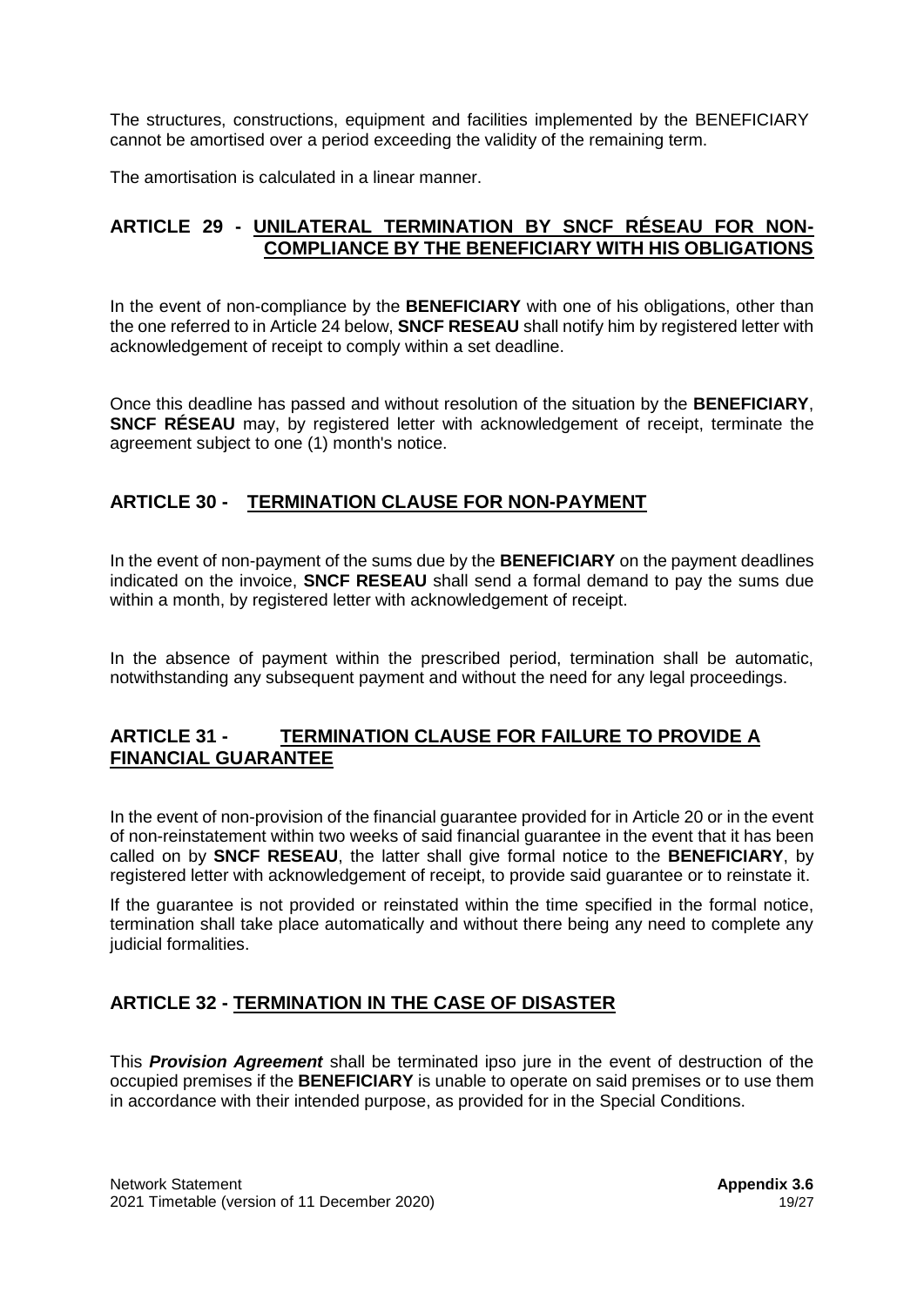# **ARTICLE 33 - INDEMNIFICATION OF THE BENEFICIARY**

Except in the case set out under Article 28, the expiry or the termination of the agreement for any reason whatsoever shall not entitle the **BENEFICIARY** to any form of compensation.

## **ARTICLE 34 - REMOVAL OF WORKS CREATED BY THE BENEFICIARY**

Upon expiration or termination of the agreement, and unless expressly requested otherwise by **SNCF RESEAU**, the **BENEFICIARY** shall proceed with the demolition at its own expense, risk and peril of the works, constructions and installations it has implemented.

If the **BENEFICIARY** fails to carry out the demolitions mentioned above, **SNCF RESEAU** may proceed with them or have them carried out at the expense of the **BENEFICIARY**.

#### **34.1 - Upon the normal expiry of the agreement or in the case of its early termination on the initiative of the BENEFICIARY**

In this context, at least six months before the scheduled expiry date of the agreement, the **BENEFICIARY** shall send **SNCF RESEAU** a registered letter with acknowledgement of receipt asking it what should become of the works constructed by it.

The absence of any response from **SNCF RESEAU** two months after said request was sent shall be considered as its refusal to keep said works. In this case, the **BENEFICIARY** must demolish these works and restore the premises to their initial condition.

#### **34.2 - Early termination of the agreement upon the initiative of SNCF RESEAU**

In this case, **SNCF RESEAU** shall indicate in the termination decision what should become of the works constructed by the **BENEFICIARY**.

## **ARTICLE 35- LEAVING THE PREMISES**

On the expiry or termination date of the agreement, the **BENEFICIARY** shall be obliged to evacuate the occupied premises and to return them completely free of all movable objects.

Subject to the application of articles 26 and 28 above, the **BENEFICIARY** shall be obliged to restore the premises in a good state of maintenance.

A departure inventory shall be drawn up jointly. Where applicable, **SNCF RESEAU** shall proceed with or instruct others to do the work necessary to restore the premises to their original state, at the expense of the **BENEFICIARY**.

At the end of the agreement, prior to its departure, the **BENEFICIARY** shall confirm to **SNCF RESEAU**, in writing, that no pollution has been caused by it or due to its responsibility or, if this is not the case, that all the sources and consequences of pollution have been eliminated.

During termination of all activities in the Industrial Space, and before any return to **SNCF RESEAU**, the latter may require the **BENEFICIARY** to carry out a diagnosis of the state of the soil, the subsoil and the surrounding areas likely to have been polluted during the occupation period. The results of these analyses shall be communicated to **SNCF RESEAU**.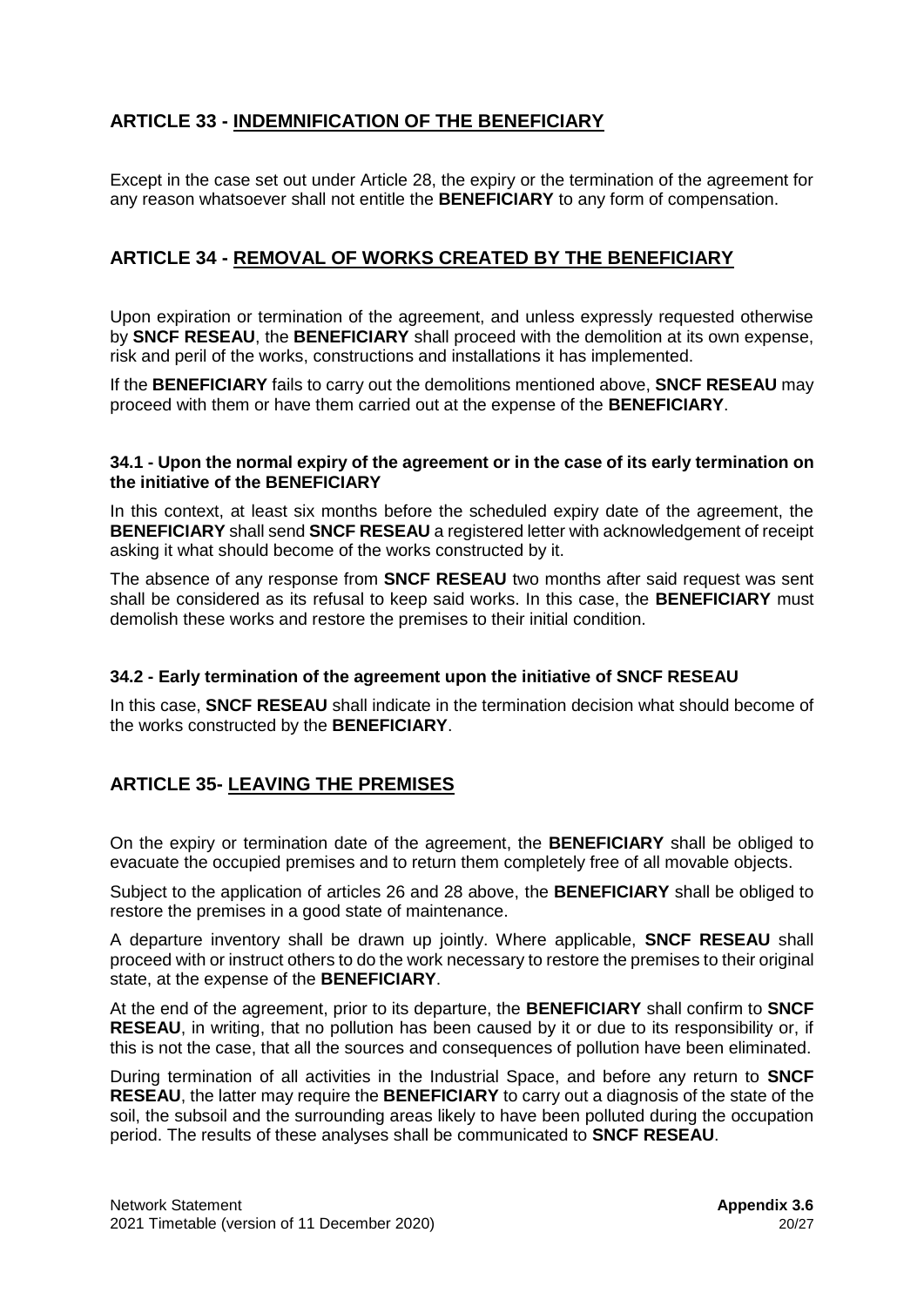In the event that these results show a soil or subsoil pollution related to the activity of the **BENEFICIARY**, the latter undertakes to take on the work necessary for the restoration of the premises.

If the activity carried out by the **BENEFICIARY** comes under the legislation on classified installations or if SNCF RÉSEAU finds in the description of the premises' condition mentioned above, a pollution of the site, the **BENEFICIARY** shall appoint a specialised research organisation, at its own expense, to carry out an analysis of the soil and subsoil of the site and the surrounding areas likely to have been polluted and communicate the results thereof to SNCF RESEAU.

In the event that pollution is detected, the **BENEFICIARY** undertakes to carry out, at its own expense and risk, all the work necessary to clean up the soil and subsoil of the grounds in question and to provide SNCF RÉSEAU with a certificate of pollution free premises.

During the entire period of unavailability of the Industrial Space following the agreement's expiry date, the **BENEFICIARY** shall pay SNCF RESEAU a monthly allowance equivalent to the amount of the charge and expenses, without prejudice to claims for further compensation.

In all cases, if the activity carried out by the **BENEFICIARY** falls under the legislation on classified installations, the **BENEFICIARY** shall provide SNCF RESEAU with a certificate of cessation of activity submitted to the Prefect pursuant to the Environmental Code.

# **ARTICLE 36 - ACCESS RIGHT**

**SNCF RESEAU** shall have the option to visit the premises during the notice period, by giving the **BENEFICIARY** 24 hours notice.

## **Article 37 – EVICTION**

If the premises are not left within the required time, **SNCF RESEAU** shall initiate an eviction procedure before the competent court.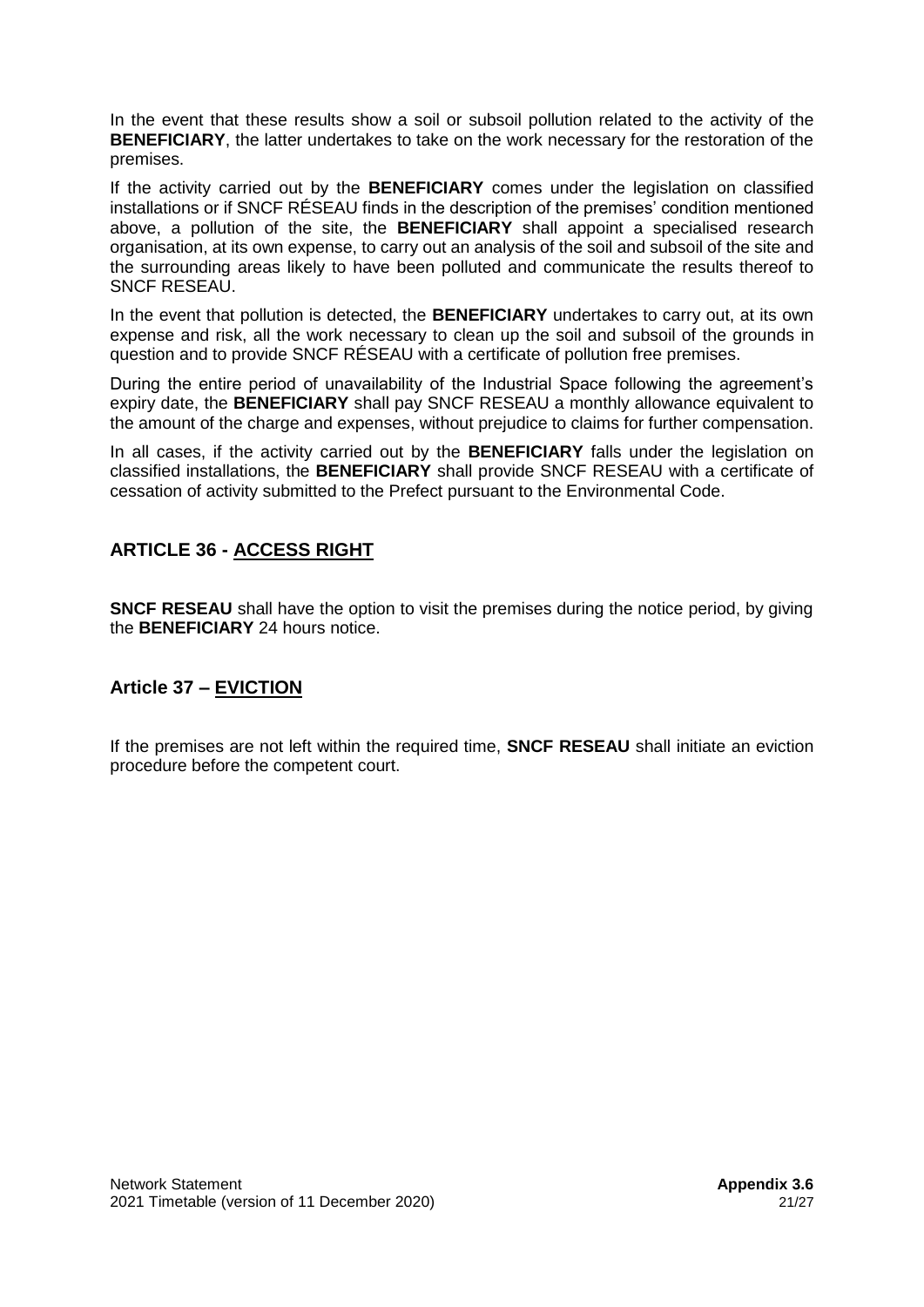# **VI – MISCELLANEOUS PROVISIONS**

## **ARTICLE 38 - CHANGES IN THE INDUSTRIAL SPACES AND THEIR ACCESS CONDITIONS**

#### **Construction, development and scheduled maintenance**

In order to carry out construction, development or maintenance work on the Industrial Spaces belonging to it, SNCF RESEAU may temporarily be required to suspend the performance of all or part of a Provision Agreement.

If this work will significantly disrupt the use of the Industrial Space, SNCF RESEAU undertakes to warn the BENEFICIARY as soon as it is aware of the corresponding schedule, before starting the works, and to inform it of the likely duration of these works. Together with the BENEFICIARY, SNCF RESEAU shall endeavour to find a solution, where this is possible in terms of the technical and economic schedule, that minimises the impact for all the BENEFICIARIES.

#### **Unscheduled restoration**

In the event of a failure that prevents the safe use of all or part of an Industrial Space, SNCF RESEAU may suddenly be obliged, without notice, to close off access or to forbid its use for the time required to restore its condition. SNCF RESEAU shall inform the BENEFICIARY as soon as it becomes aware of the situation and shall make sure to consider the possible solutions with it.

Except in the case of duly proven fault on the part of SNCF RÉSEAU and a duly justified injury to the BENEFICIARY, no compensation may be claimed from SNCF RESEAU because of unscheduled works to restore the Industrial Spaces.

#### **Temporary closure of an Industrial Space or one of its constituent parts**

Under exceptional circumstances, specifically at the request of the police or in the event of proven danger to the safety of people or property, all or part of an Industrial Space may be temporarily closed. SNCF RESEAU shall inform the BENEFICIARY as soon as it becomes aware of the situation and shall make sure to consider the possible solutions with it.

Except in the case of duly proven fault on the part of SNCF RÉSEAU and a duly justified injury to the BENEFICIARY, no compensation may be claimed from SNCF RESEAU because of unscheduled works to restore the Industrial Spaces.

#### **Force majeure and similar events**

A case of force majeure shall be any irresistible, unpredictable event outside the control of the parties to the Agreement, making it impossible for either party to fulfil all or part of its obligations.

Moreover, within the meaning of these General Terms and Conditions, the following events shall be deemed to explicitly constitute events that are similar to cases of force majeure: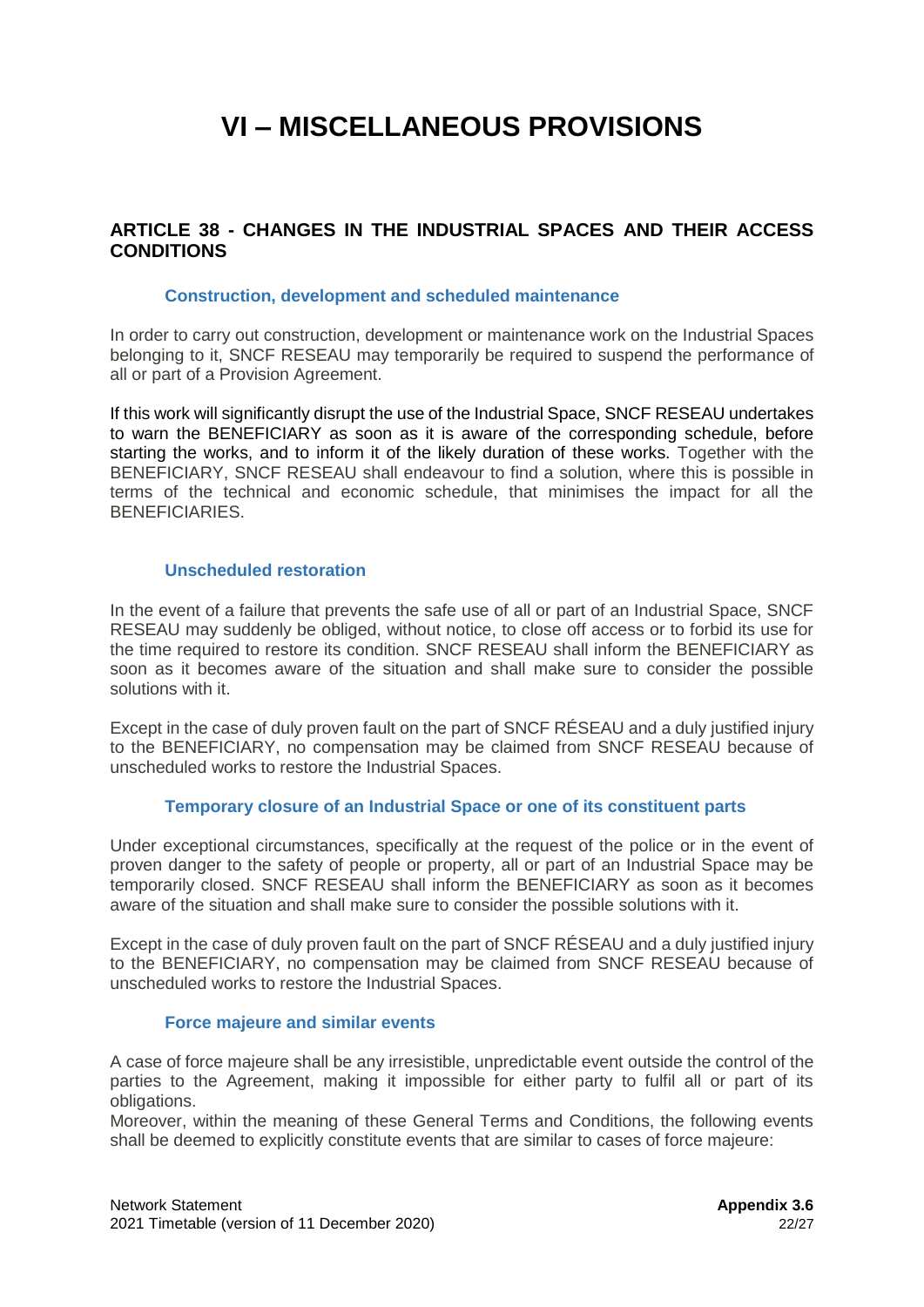- accidental occurrences (such as fire, explosion, collision with road vehicles, suicides and attempted suicides, collisions with people or animals on railway property, etc.) or acts of wilful or criminal damage (sabotage, vandalism, etc.) ascribable to third parties;
- natural disasters or weather-related phenomena (frost, snow, heat waves, floods, storms, etc.) of an intensity and/or on a scale deemed exceptional by comparison with normal conditions in metropolitan France;
- epidemics and pandemics;
- any strikes among the personnel of the railway and action taken on such occasions. Other than in cases falling into the context of force majeure as recognised by the Cour de cassation (Court of Justice) in its judgement dated 11 January 2000 (appeal no. 97-18215), the railway undertaking and SNCF RESEAU will not be allowed to use strikes among the members of their own workforce as an argument to escape from their obligations under this Contract;
- measures taken or demanded by the public authorities for reasons linked with national defence, public or civil safety or by the judicial authorities or the fire and emergency services, and the inconvenience caused by their operations.

The parties to this Provision Agreement shall incur no liability and shall have no obligation to repair the damage suffered by one or the other because of failure to perform or deficient performance of all or part of their obligations, if such failure to perform or deficient performance is due to the occurrence of an event falling into the category of force majeure or a similar event.

The contractual obligations that cannot be performed because of a case of force majeure or a similar event shall therefore be suspended throughout the duration of the said event.

The party reporting a case of force majeure or a similar event shall be obliged to deploy all the resources at its disposal to limit the scale of the event and its duration. Any party which, by action or omission, has aggravated the consequences of the event shall only be entitled to invoke the event with respect to those effects that would have occurred, if such action or omission had not taken place.

If an event lasts for more than one month and affects the performance of the Provision Agreement in its entirety, either party may terminate the Agreement, without the other party being entitled to compensation of any sort, by sending the other party a registered letter with acknowledgement of receipt. Termination shall come into effect on expiry of a period of 15 calendar days from the date on which the said letter was despatched.

In the event that the Provision Agreement is not affected as a whole by the event, the parties shall come together to determine in good faith which obligations may be considered to be terminated and the concrete conditions governing this termination.

## **ARTICLE 39 - CONFIDENTIALITY**

Without prejudice to the exchange of information strictly necessary between SNCF RESEAU and the BENEFICIARY as part of the meetings held to draw up this Provision Agreement, both SNCF RESEAU and the BENEFICIARY undertake to refrain from disclosing to any third party, in any form, spoken or written any confidential information, regardless of the medium (specifically, paper, electronic or digital storage device).

The term "confidential information" refers to the following in particular: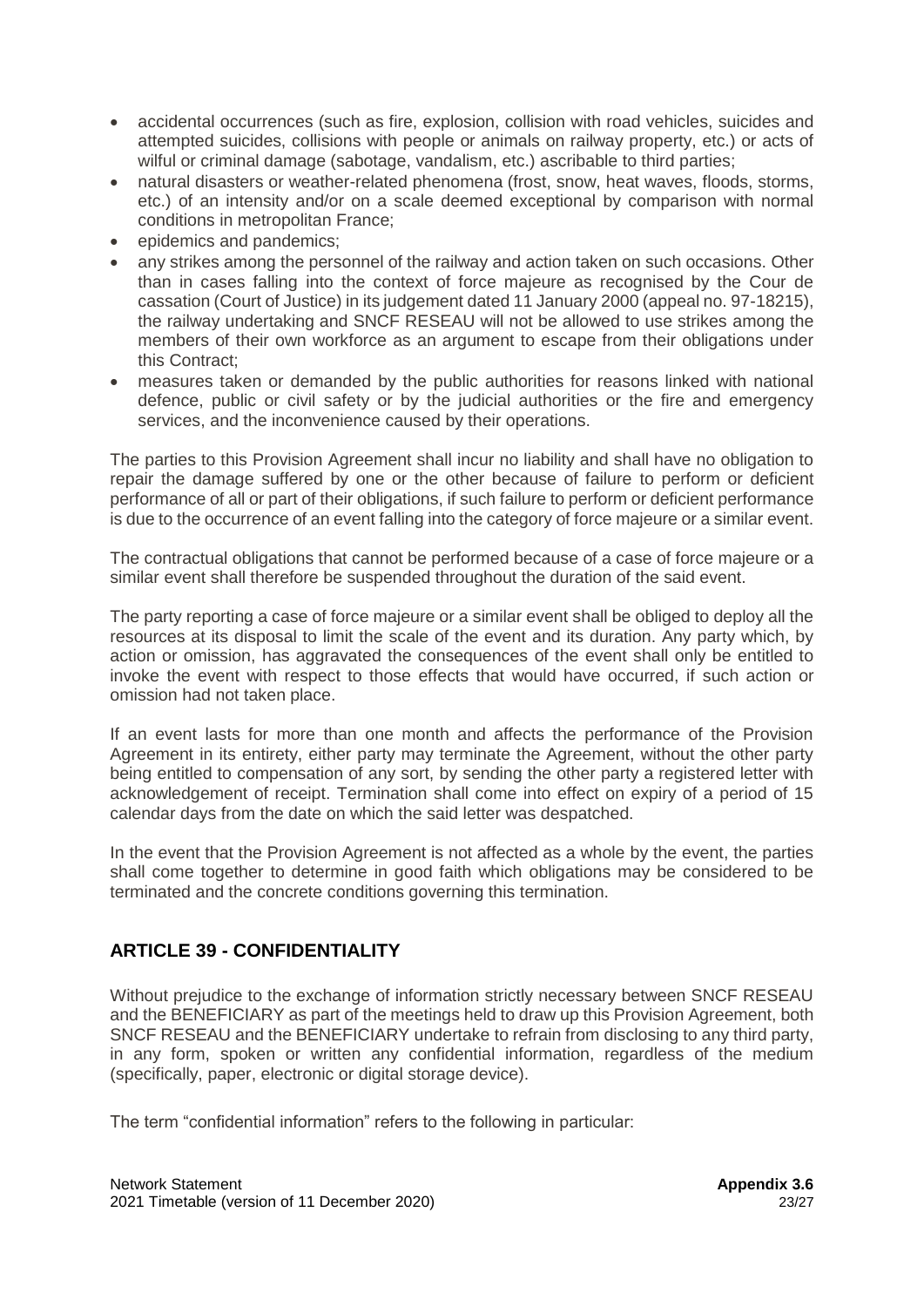any document or information disclosed by a party during the period of validity of the Provision Agreement, regardless of the medium (verbal, written, digital, etc.), including, without limitation, all information, documents or data whether economic, technical, commercial, operational, strategic or other in nature, concerning the activities, customers, operational processes or methods, whether current or future, of the applicant and of SNCF RÉSEAU and any disputes that might arise between the parties regarding this Provision Agreement and its execution, as well as any document or information labelled as such by either party.

Both during the drafting and execution of the Provision Agreement and for two (2) years following its expiry (regardless of the reason), the parties mutually undertake, with regard to confidential information received from the other party:

- (i) to protect it and keep it strictly confidential;
- (ii) not to disclose them to third parties without the explicit prior written consent of the other party;
- (iii) only disclose it to members of their staff (employees, subsidiaries or service providers, including subcontractors) to whom this disclosure is necessary for the execution of the Contract;
- (iv) to limit its use to what is strictly required for the execution of the obligations under the Agreement

Therefore, the parties shall take all necessary steps to ensure that their employees, managers, administrators, personnel and service providers that may have knowledge of confidential information as part of their duties are informed of this confidentiality requirement and comply with its content.

All confidential information communicated between the parties, regardless of the format and medium, shall remain the property of the disclosing party.

These provisions shall not apply to information which:

- i. has fallen into the public domain (through no fault of the recipient);
- ii. was already known to the recipient in good faith before being communicated as part of the Provision Agreement. This knowledge must be proven by the existence of appropriate documents within the recipient's files;
- iii. has been disclosed to a third party or a public authority in accordance with legal or regulatory requirements or in execution of a court order. Specifically, the duty of confidentiality shall not apply in the event that the information or the document is revealed to exercise its rights or claims before the Railway and Road Regulation Authority, the competition authority or any other court.

## **ARTICLE 40 - OWNERSHIP**

These General Terms and Conditions; and the Special Terms and Conditions shall in no way confer real rights on the public domain nor effect a transfer of ownership to the BENEFICIARY.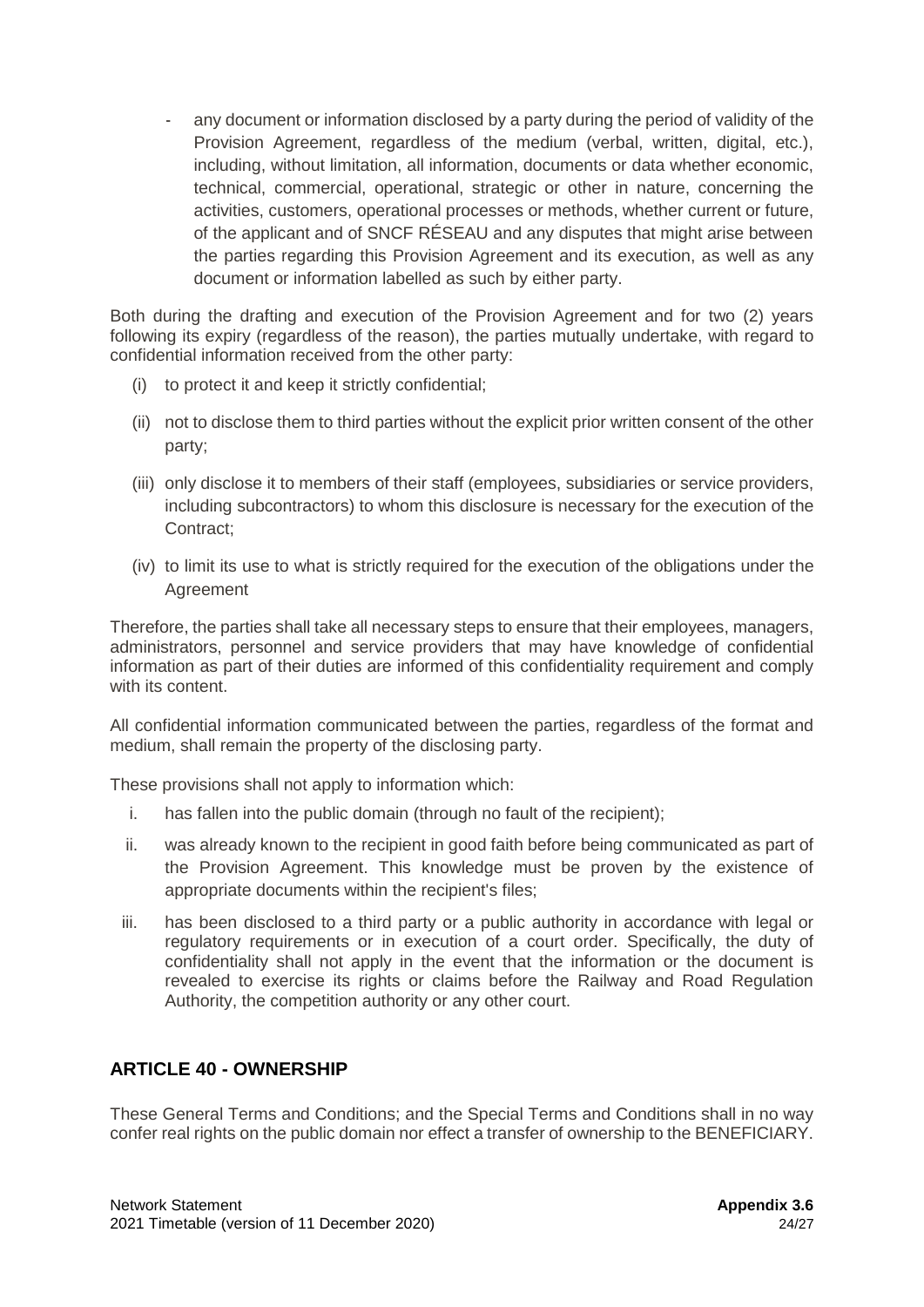## **ARTICLE 41 - MODIFICATIONS**

In the event of a modification to the legislative and regulatory framework, or if there is an arbitration or judicial settlement, or any modification to the applicable Network Statement concerning the use of the Industrial Spaces, the parties undertake to introduce, where applicable, any adaptations required to these General Terms and Conditions, as well as to the Special Terms and Conditions, if necessary.

If the decisions mentioned above should be cancelled, in whole or in part, the applicable provisions shall revert to those initially in place before modification.

Once the Special Terms and Conditions are signed, SNCF RESEAU may still update, where required, the local operating document and any technical documents depending on the applicable legal and regulatory provisions, including the provisions of the Network Statement.

## **ARTICLE 42 - OBLIGATIONS REQUIRED BY DEFENCE, PUBLIC SAFETY AND SECURITY**

SNCF RESEAU may have to modify or suspend the execution of these General Terms and Conditions,or the Special Terms and Conditions in application of the Transport Code, the Defence Code or any other applicable text.

As part of the security policy for the sites on which the Industrial Spaces are located, the BENEFICIARY shall be responsible for organising the security of its staff, customers and property. Staff of the police services and the gendarmerie shall have jurisdiction to take any action on SNCF RESEAU premises.

In the cases listed under Article L.2221-2 of the Defence Code and according to the provisions of Article L.2223-12 et seq. of the same Code, and when required in the interests of national safety and security, SNCF RESEAU may have to provide the services set out under the General and Special Terms and Conditions in priority to the national defence and safety authorities requiring them.

Similarly, in situations in which national safety, national security or public health are at stake, particularly due to law enforcement operations, disruptions to the execution of the stipulations of this Provision Agreement may be caused; these are beyond the control of SNCF RESEAU, which shall do its utmost to fulfil to the best of its ability its obligations under this contract.

Each party shall be responsible for its obligations towards the administrative, legal, and military authorities and the police. It shall keep abreast of the security measures that may be imposed on it by the public authorities, particularly with regard to anti-terrorist or health measures.

The BENEFICIARY acknowledges and accepts that SNCF RESEAU may temporarily suspend, where required, the execution of all or part of this Provision Agreement.

SNCF RESEAU may in particular be obliged to take special security measures, on a permanent or temporary basis, potentially at the express request of the public authorities, with regard to the protection of people, Industrial Spaces or sensitive rolling stock, in particular by requiring the implementation of staff access controls. The applicant undertakes to comply with the measures in question.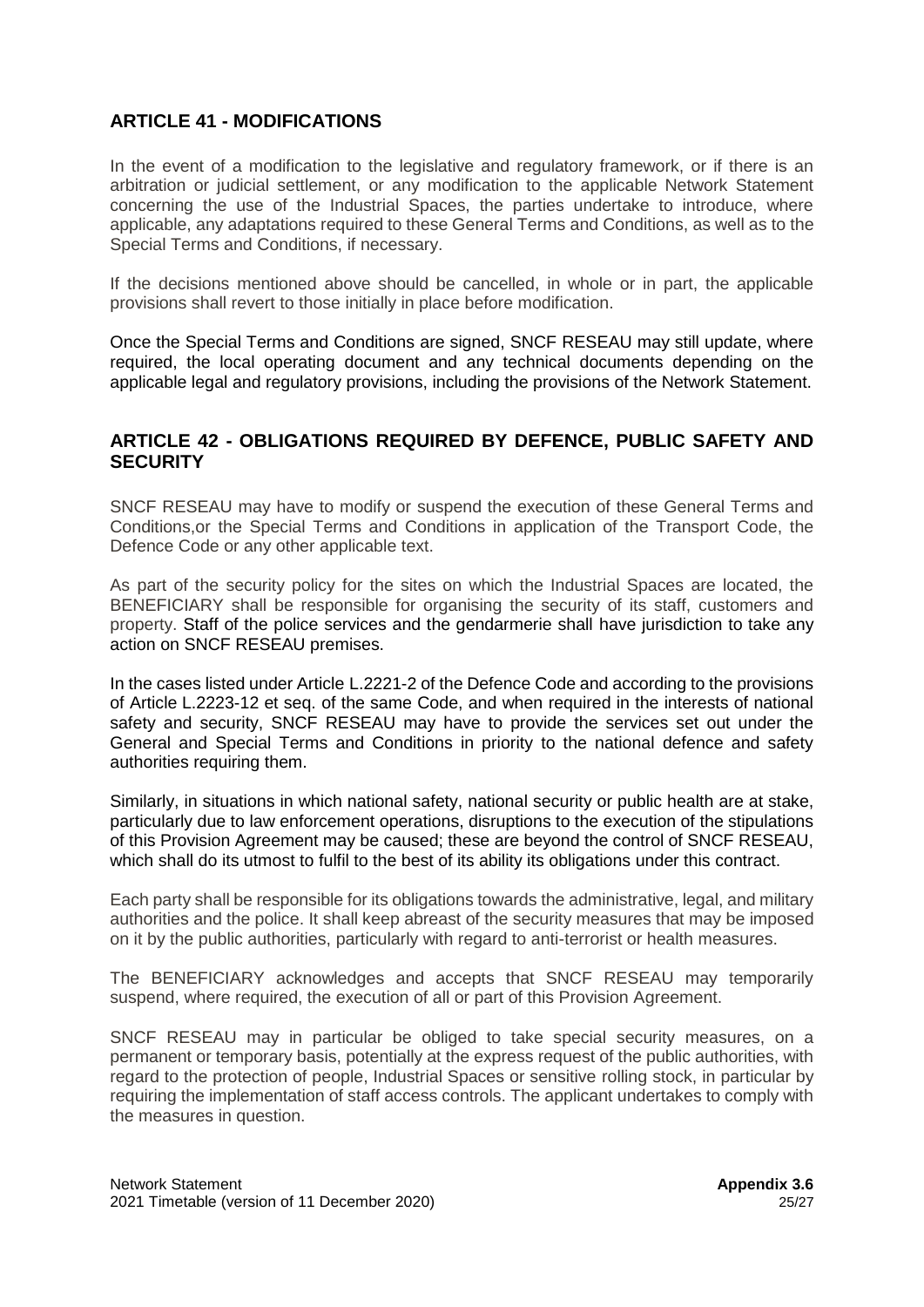The BENEFICIARY shall provide, where required, its support to help meet the requirements of the authorities.

By express agreement between the parties, no legal action or claim whatsoever may be initiated or formulated by either of the parties in the event that the execution of this Provision Agreement is suspended or modified to meet the obligations imposed in connection with defence, public safety, security or public health. A lack of knowledge of these obligations shall not excuse either party of any violation.

## **ARTICLE 43 - COMPLIANCE WITH APPLICABLE REGULATIONS**

The BENEFICIARY undertakes to take all necessary measures to ensure compliance with the railway, social, environmental and any other type of regulation applicable upon the entry into force of the Provision Agreement, on the site(s) where the Industrial Spaces are located.

The BENEFICIARY must ensure that its staff and any person entering the Industrial Spaces at its request are aware of and strictly comply with the applicable regulations concerning traffic and stabling on SNCF RESEAU premises, as well as the authorised itinerary and the particular safety provisions specified in the local operating document.

The BENEFICIARY must also comply, where necessary, with any order or instruction issued by the movements operative responsible for the operational management of rail movements entering or leaving the site on which the Industrial Spaces are located.

The BENEFICIARY shall not be entitled to claim any compensation for damage or disruption resulting from its non-compliance with any of these rules.

## **ARTICLE 44 –AUTONOMY OF THE CLAUSES**

In the event that one of the provisions of the General or Special Terms and Conditions appears contrary to the applicable legal or regulatory provisions, including the Network Statement, or if one of the provisions has been found to be invalid by a competent court, all other provisions shall remain fully in force and shall continue to take effect, unless the execution of the Provision Agreement becomes impossible.

## **ARTICLE 45 - ELECTION OF DOMICILE**

The BENEFICIARY and SNCF RESEAU elect the address of their registered office as domicile for all written correspondence, unless stipulated otherwise. If there is a change in the delegate(s) and/or bank, address, email or telephone details, the candidate is obliged to inform the PSEF by registered letter with acknowledgement of receipt, or by any other means permitting confirmation of receipt, respecting a notice period of 15 days.